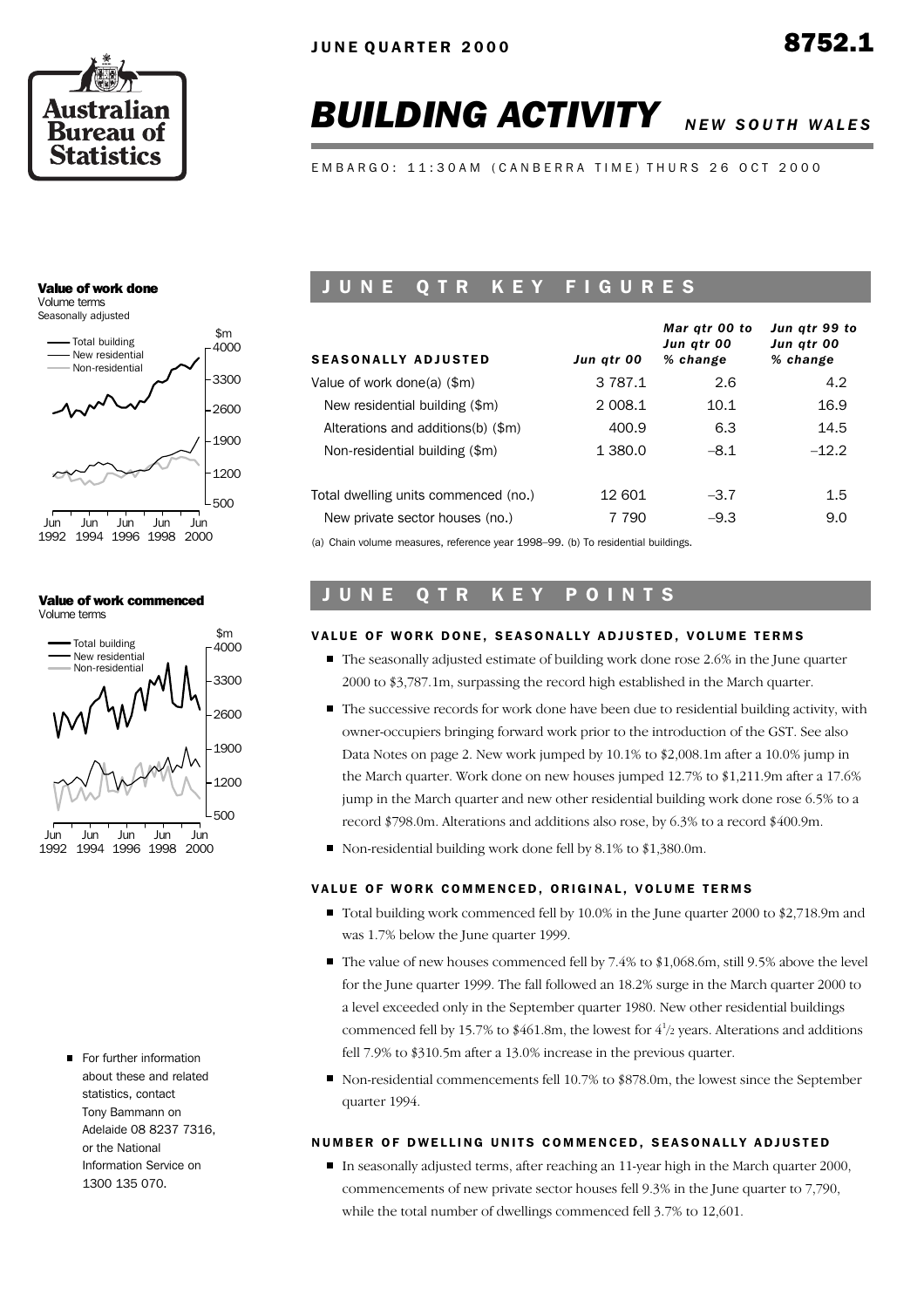|                                     | <b>NOTES</b>                                                                        |                                                                                                                                                                                                                                                                                                                                                                                                                                                                                                                                                                                                                                                                                                                                                                                                                   |
|-------------------------------------|-------------------------------------------------------------------------------------|-------------------------------------------------------------------------------------------------------------------------------------------------------------------------------------------------------------------------------------------------------------------------------------------------------------------------------------------------------------------------------------------------------------------------------------------------------------------------------------------------------------------------------------------------------------------------------------------------------------------------------------------------------------------------------------------------------------------------------------------------------------------------------------------------------------------|
| FORTHCOMING ISSUES                  | ISSUE (Quarter)<br>September 2000<br>December 2000                                  | RELEASE DATE<br>1 February 2001<br>2 May 2001                                                                                                                                                                                                                                                                                                                                                                                                                                                                                                                                                                                                                                                                                                                                                                     |
| DATA NOTES                          | System (TNTS), introduced in Australia from 1 July 2000.<br>analysing these series. | ABS statistical series are being impacted to varying degrees as a result of The New Tax<br>Future issues of this publication will publish residential building data on a GST inclusive<br>basis and non-residential building on a GST exclusive basis. However, although there is<br>no GST contained in the value of work done series in this issue, the value of work<br>commenced series will include a GST component. This is because the commencements<br>series represents the expected completion value and with many of the projects<br>commencing in the June quarter not being completed until some future quarter, some<br>GST will be applicable. Consequently, the value of work under construction and work<br>yet to be done series will also be affected. Users should therefore be cautious when |
|                                     | but lower for work yet to be done.                                                  | In addition, some builders may have changed their reporting practices this quarter. As<br>part of the introduction of the GST from 1 July, builders were required to undertake a<br>valuation of jobs in progress as at 30 June 2000. Some builders who usually base their<br>reporting to the ABS on progress payments may instead have based their reporting on<br>the 30 June valuation. This may have resulted in the 'bringing forward' of some reported<br>work done, with the effect that the June quarter data may be higher than it would<br>otherwise have been for work done, commenced, under construction and completed,                                                                                                                                                                             |
| SIGNIFICANT REVISIONS<br>THIS ISSUE | buildings, resulting in revisions to the growth rates in this issue.                | Improvements have been made to the price indexes used to derive volume estimates in<br>In addition, quarterly chain volume data incorporate a new base year, 1998–99, which<br>has resulted in revisions to growth rates, small in most cases, for the latest year. Also,<br>the reference year has been advanced to 1998-99, which has resulted in revisions to<br>levels, but not growth rates, for all periods (see paragraph 26 of the Explanatory Notes).                                                                                                                                                                                                                                                                                                                                                    |

Geoff Smith Acting Regional Director New South Wales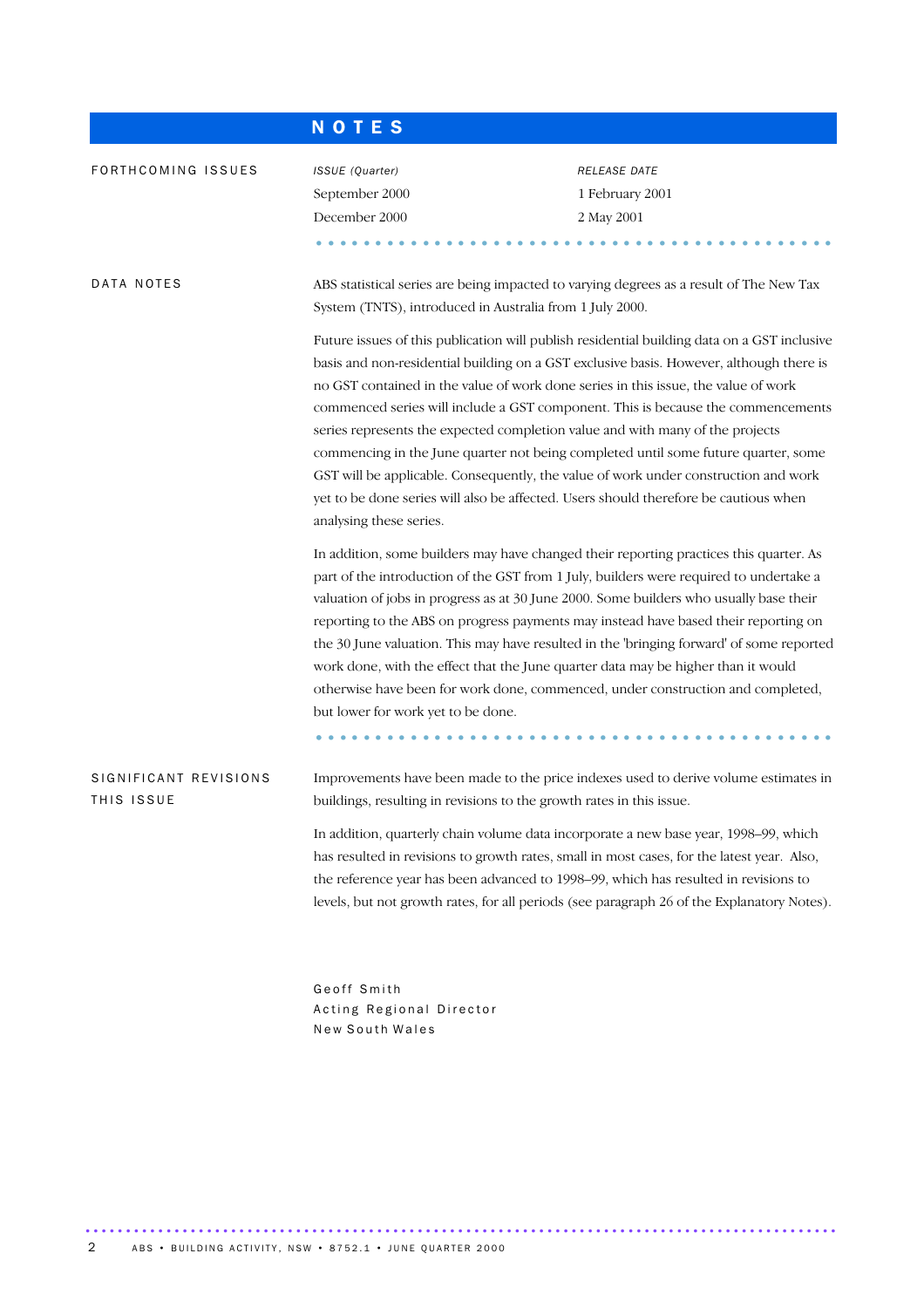# LIST OF TABLES ...............................................................

# Page

| CHAIN VOLUME ESTIMATES    |                |  |
|---------------------------|----------------|--|
|                           | 1              |  |
|                           | 2              |  |
| SEASONALLY ADJUSTED       |                |  |
|                           | 3              |  |
|                           | $\overline{4}$ |  |
| PRIVATE AND PUBLIC SECTOR |                |  |
|                           | 5              |  |
|                           | 6              |  |
|                           | 7              |  |
|                           | 8              |  |
|                           | 9              |  |
|                           | 10             |  |
|                           | 11             |  |
|                           | 12             |  |
|                           | 13             |  |
|                           | 14             |  |
| RELATIVE STANDARD ERRORS  |                |  |
|                           | 15             |  |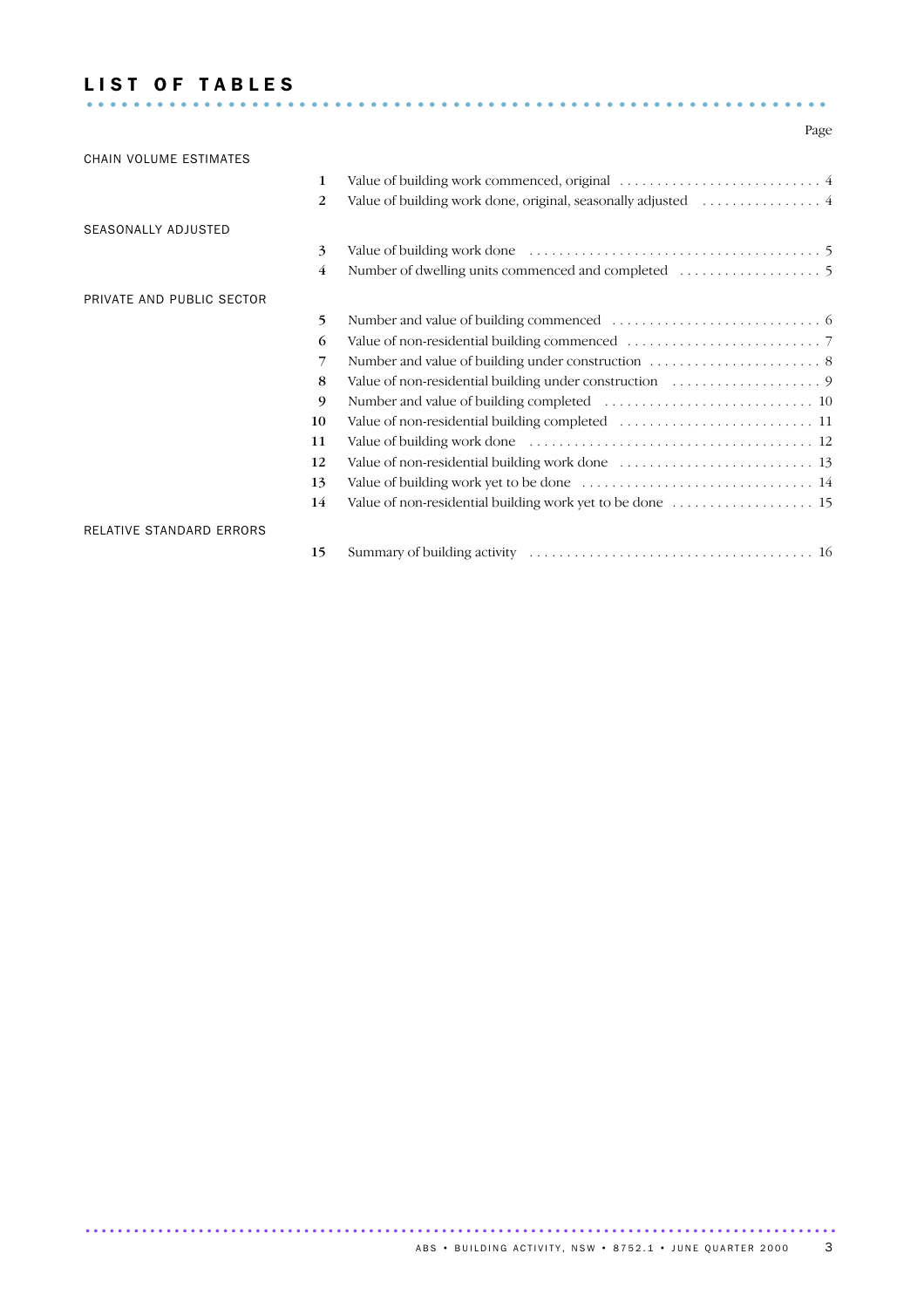| Period        |         | New residential building      |         | Alterations and                          | Non-residential building |         |                   |
|---------------|---------|-------------------------------|---------|------------------------------------------|--------------------------|---------|-------------------|
|               | Houses  | Other residential<br>building | Total   | additions to<br>residential<br>buildings | Private<br>sector        | Total   | Total<br>building |
| 1997-1998     | 3,339.5 | 2.598.4                       | 5,931.3 | 1,409.3                                  | 4,030.1                  | 5.756.0 | 13,079.3          |
| 1998-1999     | 3,721.7 | 2.499.5                       | 6,221.1 | 1,293.4                                  | 3,743.9                  | 4,578.3 | 12,093.0          |
| 1999-2000     | 4,214.8 | 2,506.5                       | 6,721.3 | 1,299.4                                  | 3,145.3                  | 4,256.4 | 12,277.1          |
| 1999 Mar. qtr | 923.9   | 650.1                         | 1,573.3 | 265.8                                    | 674.4                    | 942.2   | 2,782.9           |
| Jun qtr       | 975.8   | 524.4                         | 1,501.7 | 300.6                                    | 786.3                    | 963.3   | 2,766.4           |
| Sep. qtr      | 1.016.8 | 926.9                         | 1,943.7 | 353.2                                    | 905.1                    | 1,325.1 | 3,622.0           |
| Dec. qtr      | 975.9   | 570.3                         | 1.546.2 | 298.5                                    | 830.8                    | 1.070.4 | 2,915.1           |
| 2000 Mar. qtr | 1,153.5 | 547.5                         | 1,701.0 | 337.2                                    | 735.8                    | 982.9   | 3,021.1           |
| Jun qtr       | 1,068.6 | 461.8                         | 1,530.4 | 310.5                                    | 673.6                    | 878.0   | 2,718.9           |

#### **TABLE 1. VALUE OF BUILDING WORK COMMENCED, CHAIN VOLUME MEASURES(a) (\$ million)**

(a) Reference year for chain volume measures is 1998-99. See paragraphs 25 and 26 of the Explanatory Notes.

#### **TABLE 2. VALUE OF BUILDING WORK DONE, CHAIN VOLUME MEASURES(a)**

|               |                |                               | $$$ million $)$            |                                          |                          |         |                   |
|---------------|----------------|-------------------------------|----------------------------|------------------------------------------|--------------------------|---------|-------------------|
|               |                | New residential building      |                            | Alterations and                          | Non-residential building |         |                   |
| Period        | Houses         | Other residential<br>building |                            | additions to<br>residential<br>buildings | Private<br>sector        | Total   | Total<br>building |
|               |                |                               | ORIGINAL                   |                                          |                          |         |                   |
| 1997-1998     | 3,297.5        | 2,439.6                       | 5,741.5                    | 1,358.1                                  | 4,281.1                  | 5,510.1 | 12,606.6          |
| 1998-1999     | 3,589.1        | 2,995.7                       | 6,584.7                    | 1,447.7                                  | 4,678.4                  | 5,963.5 | 13,996.0          |
| 1999-2000     | 4,152.2        | 3,034.9                       | 7,187.1                    | 1,518.6                                  | 4,600.3                  | 5,927.7 | 14,633.3          |
| 1999 Mar. qtr | 859.4          | 718.5                         | 1,578.0                    | 345.9                                    | 1,052.5                  | 1,379.2 | 3,303.4           |
| Jun qtr       | 961.3          | 758.7                         | 1,720.8                    | 340.3                                    | 1,178.7                  | 1,558.6 | 3,618.2           |
| Sep. qtr      | 974.4<br>749.0 |                               | 1,723.4<br>394.6           |                                          | 1,263.4<br>1,621.4       |         | 3,739.3           |
| Dec. qtr      | 941.5          | 772.5                         | 1,714.0                    | 392.5                                    | 1,202.2                  | 1,577.2 | 3,683.6           |
| 2000 Mar. qtr | 1,021.1        | 713.0                         | 1,734.1                    | 342.9                                    | 1,074.1                  | 1,365.8 | 3,442.8           |
| Jun qtr       | 1,215.2        | 800.4                         | 2,015.6                    | 388.6                                    | 1,060.6                  | 1,363.3 | 3,767.6           |
|               |                |                               | <b>SEASONALLY ADJUSTED</b> |                                          |                          |         |                   |
| 1999 Mar. qtr | 908.5          | 755.9                         | 1,664.2                    | 380.4                                    | 1,182.5                  | 1,515.7 | 3,550.3           |
| Jun qtr       | 960.3          | 757.3                         | 1,717.1                    | 350.1                                    | 1,217.7                  | 1.571.5 | 3,634.5           |
| Sep. qtr      | 950.7          | 749.2                         | 1,697.5                    | 379.3                                    | 1,188.3                  | 1,544.9 | 3,612.5           |
| Dec. qtr      | 914.5          | 738.4                         | 1,657.9                    | 361.3                                    | 1,109.5                  | 1,501.7 | 3,542.6           |
| 2000 Mar. qtr | 1,075.1        | 749.4                         | 1,823.6                    | 377.1                                    | 1,206.2                  | 1,501.2 | 3,691.3           |
| Jun qtr       | 1,211.9        | 798.0                         | 2,008.1                    | 400.9                                    | 1,096.3                  | 1,380.0 | 3,787.1           |

.............................................................................................

(a) Reference year for chain volume measures is 1998-99. See paragraphs 25 to 27 of the Explanatory Notes.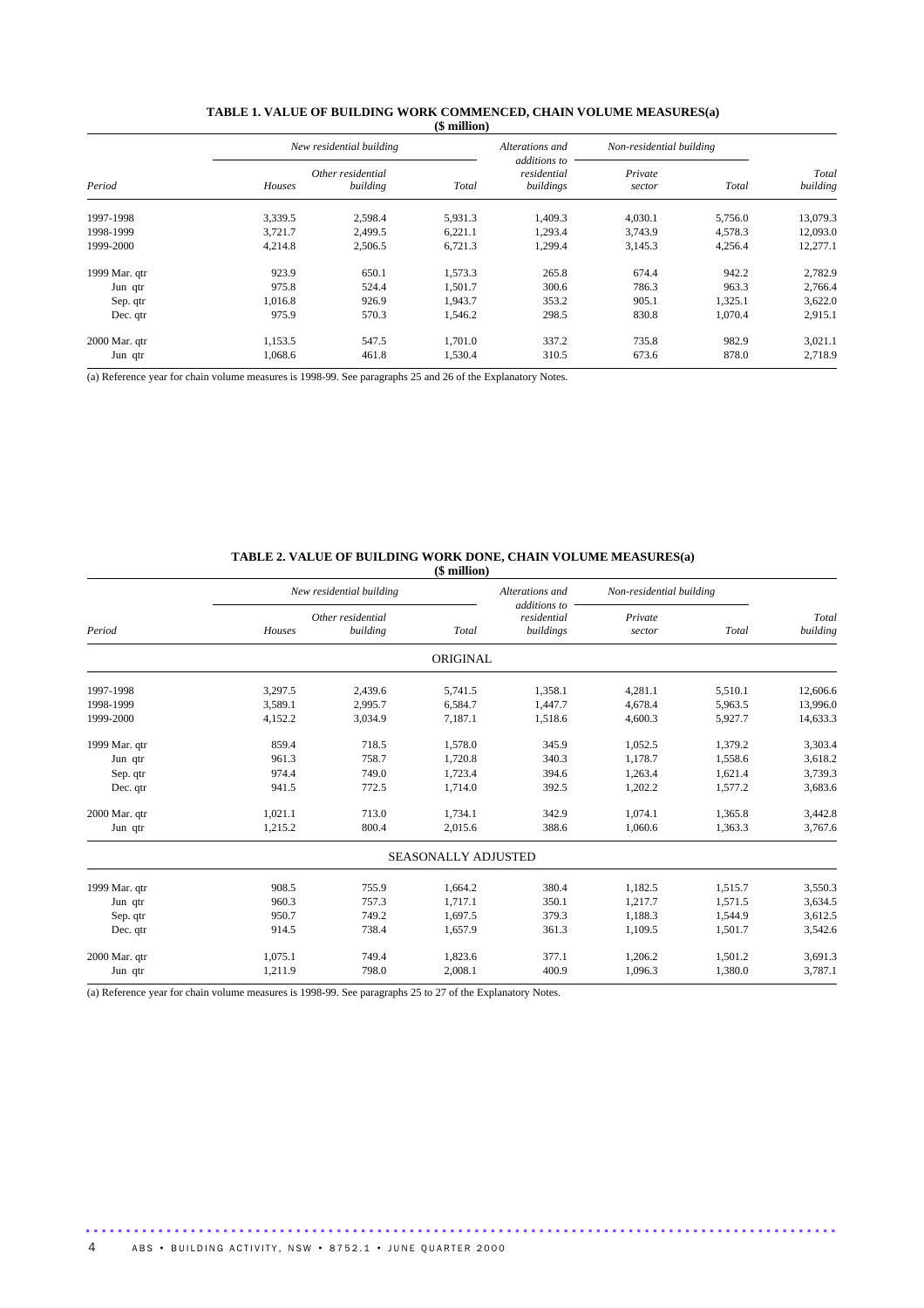|                 |         | New residential building      |         | Alterations and                          | Non-residential building |         |                   |
|-----------------|---------|-------------------------------|---------|------------------------------------------|--------------------------|---------|-------------------|
| Period          | Houses  | Other residential<br>building | Total   | additions to<br>residential<br>buildings | Private<br>sector        | Total   | Total<br>building |
| 1999 Mar. qtr   | 909.9   | 760.4                         | 1.669.9 | 382.0                                    | 1,192.4                  | 1,528.2 | 3,568.7           |
| Jun qtr         | 973.3   | 772.4                         | 1,744.4 | 355.5                                    | 1.244.5                  | 1.605.3 | 3,701.9           |
| Sep. qtr        | 977.8   | 772.9                         | 1.747.7 | 390.3                                    | 1,229.7                  | 1,597.0 | 3,726.8           |
| Dec. qtr        | 952.8   | 774.9                         | 1.732.9 | 376.3                                    | 1.161.9                  | 1.570.1 | 3,703.4           |
| $2000$ Mar. qtr | 1.148.0 | 796.7                         | 1,943.6 | 402.2                                    | 1.276.7                  | 1.586.0 | 3,922.1           |
| Jun qtr         | 1,320.8 | 854.9                         | 2,173.9 | 436.3                                    | 1,171.0                  | 1.471.1 | 4,080.2           |

#### **TABLE 3. VALUE OF BUILDING WORK DONE: SEASONALLY ADJUSTED SERIES (\$ million)**

# **TABLE 4. NUMBER OF DWELLING UNITS COMMENCED AND COMPLETED: SEASONALLY ADJUSTED SERIES**

| Period        |                   | New houses |           |           | Total dwelling units (includes conversions etc) |           |           |           |  |  |
|---------------|-------------------|------------|-----------|-----------|-------------------------------------------------|-----------|-----------|-----------|--|--|
|               | Private<br>sector |            | Total     |           | Private<br>sector                               |           | Total     |           |  |  |
|               | Commenced         | Completed  | Commenced | Completed | Commenced                                       | Completed | Commenced | Completed |  |  |
| 1999 Mar. qtr | 6,802             | 5,962      | 6,878     | 6.064     | 12,115                                          | 11,174    | 12,504    | 11,558    |  |  |
| Jun qtr       | 7,147             | 6,779      | 7,191     | 6,837     | 12,094                                          | 12,784    | 12,417    | 12,836    |  |  |
| Sep. qtr      | 7,318             | 6,266      | 7,356     | 6,302     | 13,371                                          | 11.410    | 13,451    | 11,799    |  |  |
| Dec. qtr      | 6,875             | 6,591      | 6,922     | 6,766     | 11,638                                          | 11,022    | 12,023    | 11,835    |  |  |
| 2000 Mar. qtr | 8,591             | 7.482      | 8,657     | 7,554     | 12.828                                          | 13,454    | 13,082    | 13,662    |  |  |
| Jun qtr       | 7,790             | 7,714      | 7,830     | 7,739     | 12,369                                          | 13,922    | 12,601    | 13,829    |  |  |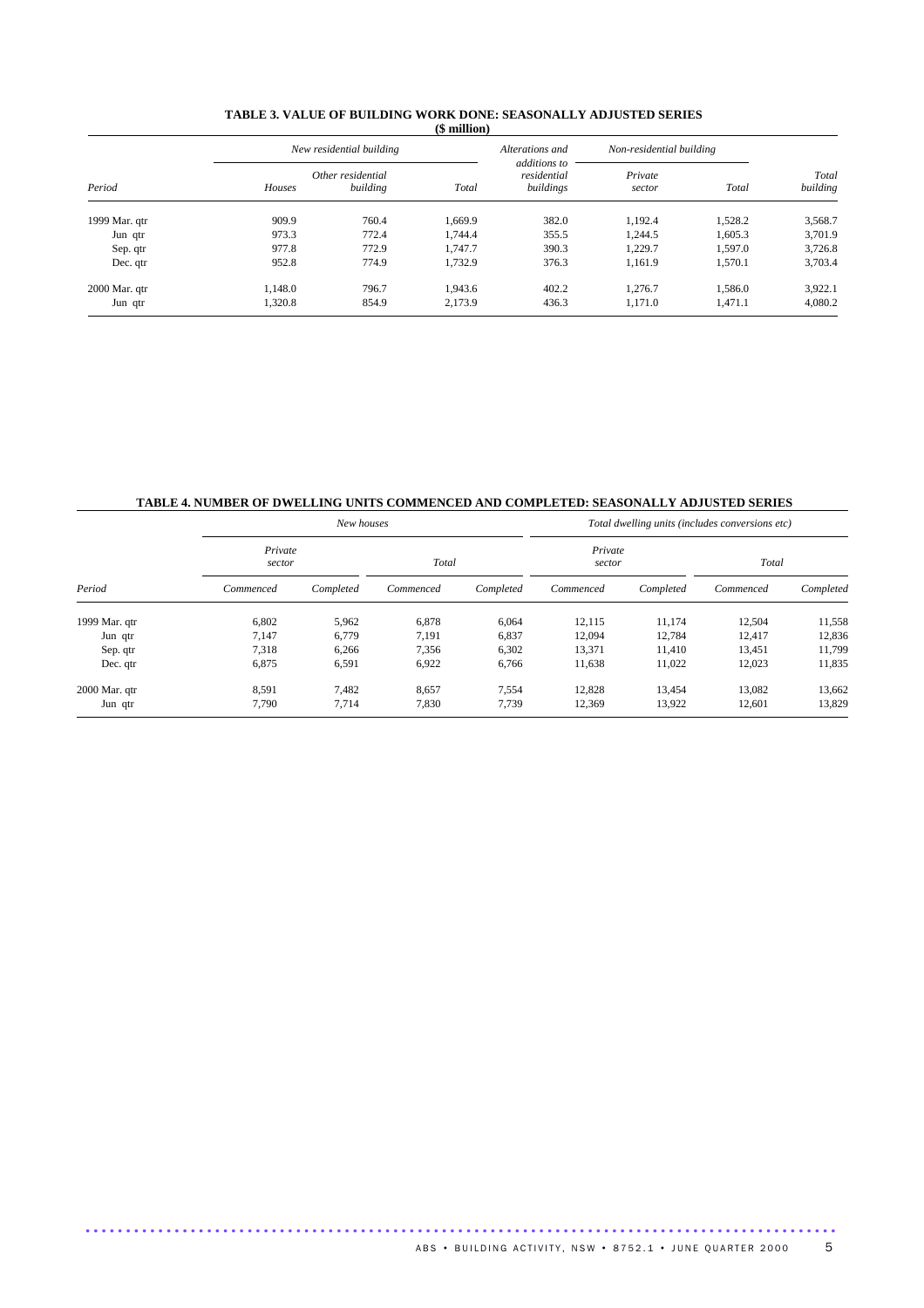| <b>TABLE 5. NUMBER AND VALUE OF BUILDING COMMENCED: ORIGINAL</b> |  |  |  |  |
|------------------------------------------------------------------|--|--|--|--|
|------------------------------------------------------------------|--|--|--|--|

|               |               | Number of dwelling units                |                          |                            | Value (\$m)          |                                         |                                |                                                                          |                                  |                                           |                   |
|---------------|---------------|-----------------------------------------|--------------------------|----------------------------|----------------------|-----------------------------------------|--------------------------------|--------------------------------------------------------------------------|----------------------------------|-------------------------------------------|-------------------|
| Period        | New<br>houses | New<br>other<br>residential<br>building | Con-<br>versions<br>etc. | Total<br>dwelling<br>units | New<br>houses        | New<br>other<br>residential<br>building | New<br>residential<br>building | <b>Alterations</b><br>and<br>additions<br>to<br>residential<br>buildings | Total<br>residential<br>building | Total<br>non-resi-<br>dential<br>building | Total<br>building |
|               |               |                                         |                          |                            | PRIVATE SECTOR       |                                         |                                |                                                                          |                                  |                                           |                   |
| 1997-1998     | 26,585        | 18,681                                  | 1,807                    | 47,073                     | 3,263.5              | 2,377.9                                 | 5,641.4                        | 1,362.1                                                                  | 7,003.5                          | 3,834.3                                   | 10,837.8          |
| 1998-1999     | 27,155        | 19,673                                  | 1,336                    | 48,164                     | 3,682.8              | 2,398.0                                 | 6,080.7                        | 1,267.4                                                                  | 7,348.1                          | 3,743.9                                   | 11,092.0          |
| 1999-2000     | 30,521        | 18,951                                  | 702                      | 50,174                     | 4,432.7              | 2,548.8                                 | 6,981.4                        | 1,355.8                                                                  | 8,337.2                          | 3,269.6                                   | 11,606.9          |
| 1999 Mar. qtr | 6,572         | 5,106                                   | 228                      | 11,906                     | 917.1                | 620.7                                   | 1,537.8                        | 261.0                                                                    | 1,798.8                          | 681.1                                     | 2,479.9           |
| Jun qtr       | 7,150         | 4,321                                   | 230                      | 11,701                     | 982.6                | 516.0                                   | 1,498.7                        | 298.2                                                                    | 1,796.9                          | 801.8                                     | 2,598.7           |
| Sep. qtr      | 7,330         | 5,897                                   | 201                      | 13,428                     | 1,040.9              | 929.9                                   | 1,970.8                        | 357.3                                                                    | 2,328.1                          | 930.7                                     | 3,258.8           |
| Dec. qtr      | 7,091         | 4,814                                   | 264                      | 12,169                     | 1,009.9              | 588.9                                   | 1,598.8                        | 311.7                                                                    | 1,910.4                          | 861.4                                     | 2,771.8           |
| 2000 Mar. qtr | 8,315         | 4,218                                   | 110                      | 12,643                     | 1,223.8              | 554.9                                   | 1,778.7                        | 355.8                                                                    | 2,134.5                          | 768.4                                     | 2,902.9           |
| Jun qtr       | 7,785         | 4,022                                   | 127                      | 11,934                     | 1,158.1              | 475.1                                   | 1,633.2                        | 331.0                                                                    | 1,964.2                          | 709.1                                     | 2,673.3           |
|               |               |                                         |                          |                            | <b>PUBLIC SECTOR</b> |                                         |                                |                                                                          |                                  |                                           |                   |
| 1997-1998     | 179           | 1,171                                   | 14                       | 1,364                      | 21.0                 | 101.8                                   | 122.8                          | 21.9                                                                     | 144.8                            | 1,637.3                                   | 1,782.1           |
| 1998-1999     | 393           | 1,148                                   | 23                       | 1,564                      | 38.9                 | 101.4                                   | 140.3                          | 26.1                                                                     | 166.4                            | 834.4                                     | 1,000.8           |
| 1999-2000     | 188           | 776                                     | 21                       | 985                        | 25.4                 | 74.8                                    | 100.3                          | 21.4                                                                     | 121.7                            | 1,153.5                                   | 1,275.1           |
| 1999 Mar. qtr | 61            | 358                                     | $\mathbf{1}$             | 420                        | 7.1                  | 34.6                                    | 41.7                           | 4.1                                                                      | 45.8                             | 269.8                                     | 315.6             |
| Jun qtr       | 55            | 228                                     | 6                        | 289                        | 6.8                  | 19.7                                    | 26.5                           | 9.3                                                                      | 35.8                             | 180.1                                     | 215.9             |
| Sep. qtr      | 38            | 306                                     | 13                       | 357                        | 5.0                  | 29.4                                    | 34.3                           | 4.9                                                                      | 39.2                             | 431.4                                     | 470.6             |
| Dec. qtr      | 51            | 88                                      |                          | 139                        | 6.4                  | 8.0                                     | 14.3                           | 1.1                                                                      | 15.5                             | 248.4                                     | 263.9             |
| 2000 Mar. qtr | 49            | 238                                     | $\boldsymbol{7}$         | 294                        | 7.5                  | 22.2                                    | 29.7                           | 7.2                                                                      | 36.9                             | 258.2                                     | 295.1             |
| Jun qtr       | 50            | 144                                     | $\mathbf{1}$             | 195                        | 6.6                  | 15.3                                    | 21.9                           | 8.1                                                                      | 30.1                             | 215.4                                     | 245.5             |
|               |               |                                         |                          |                            | <b>TOTAL</b>         |                                         |                                |                                                                          |                                  |                                           |                   |
| 1997-1998     | 26,764        | 19,852                                  | 1,821                    | 48,437                     | 3,284.5              | 2,479.8                                 | 5,764.3                        | 1,384.0                                                                  | 7,148.3                          | 5,471.6                                   | 12,619.9          |
| 1998-1999     | 27,548        | 20,821                                  | 1,359                    | 49,728                     | 3,721.7              | 2,499.4                                 | 6,221.1                        | 1,293.4                                                                  | 7,514.5                          | 4,578.3                                   | 12,092.9          |
| 1999-2000     | 30,709        | 19,727                                  | 723                      | 51,159                     | 4,458.1              | 2,623.6                                 | 7,081.7                        | 1,377.2                                                                  | 8,458.9                          | 4,423.1                                   | 12,882.0          |
| 1999 Mar. qtr | 6,633         | 5,464                                   | 229                      | 12,326                     | 924.2                | 655.3                                   | 1,579.5                        | 265.1                                                                    | 1,844.5                          | 951.0                                     | 2,795.5           |
| Jun qtr       | 7,205         | 4,549                                   | 236                      | 11,990                     | 989.4                | 535.7                                   | 1,525.2                        | 307.6                                                                    | 1,832.7                          | 981.9                                     | 2,814.7           |
| Sep. qtr      | 7,368         | 6,203                                   | 214                      | 13,785                     | 1,045.9              | 959.3                                   | 2,005.1                        | 362.1                                                                    | 2,367.3                          | 1,362.1                                   | 3,729.4           |
| Dec. qtr      | 7,142         | 4,902                                   | 264                      | 12,308                     | 1,016.3              | 596.9                                   | 1,613.1                        | 312.8                                                                    | 1,925.9                          | 1,109.8                                   | 3,035.8           |
| 2000 Mar. qtr | 8,364         | 4,456                                   | 117                      | 12,937                     | 1,231.3              | 577.1                                   | 1,808.3                        | 363.1                                                                    | 2,171.4                          | 1,026.6                                   | 3,198.0           |
| Jun qtr       | 7,835         | 4,166                                   | 128                      | 12,129                     | 1,164.7              | 490.4                                   | 1,655.1                        | 339.2                                                                    | 1,994.3                          | 924.5                                     | 2,918.8           |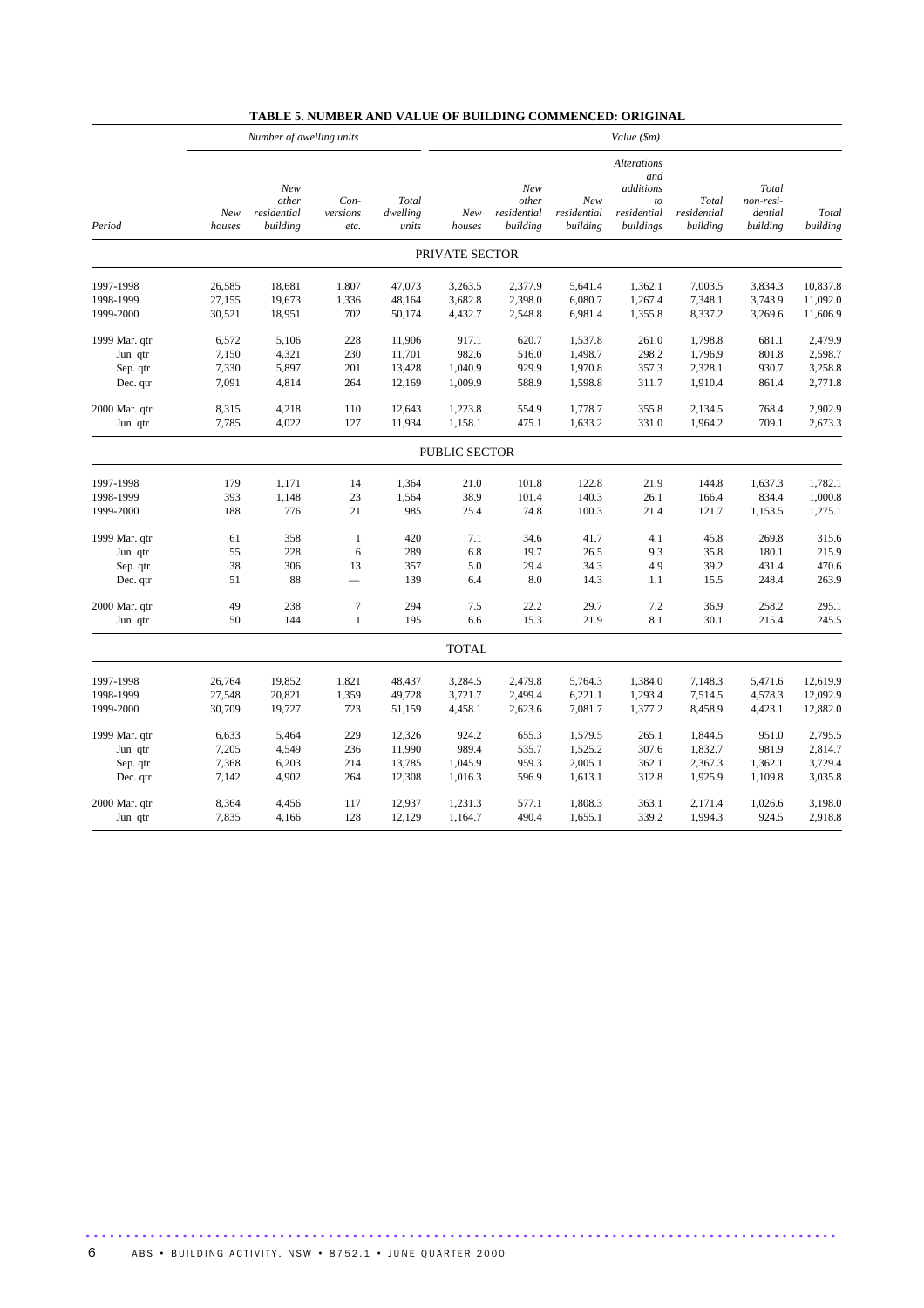#### **TABLE 6. VALUE OF NON-RESIDENTIAL BUILDING COMMENCED: ORIGINAL (\$ million)**

|               |                |              |                          |                | Other          |                      |                          |       | Entertain-                      |                    | Total<br>non-resi-  |
|---------------|----------------|--------------|--------------------------|----------------|----------------|----------------------|--------------------------|-------|---------------------------------|--------------------|---------------------|
| Period        | Hotels<br>etc. | <b>Shops</b> | Factories                | <b>Offices</b> | business       | premises Educational | Religious                |       | ment and<br>Health recreational | Miscel-<br>laneous | dential<br>building |
|               |                |              |                          |                | PRIVATE SECTOR |                      |                          |       |                                 |                    |                     |
| 1997-1998     | 545.7          | 604.2        | 325.9                    | 1,200.9        | 542.3          | 156.8                | 19.1                     | 121.5 | 234.4                           | 83.4               | 3.834.3             |
| 1998-1999     | 382.8          | 820.0        | 307.8                    | 1,054.5        | 549.5          | 127.8                | 53.0                     | 141.8 | 262.4                           | 44.2               | 3,743.9             |
| 1999-2000     | 303.7          | 862.8        | 331.1                    | 600.5          | 532.5          | 150.3                | 38.7                     | 118.9 | 263.0                           | 68.1               | 3,269.6             |
| 1999 Mar. qtr | 32.6           | 147.8        | 56.4                     | 130.6          | 123.9          | 37.8                 | 16.3                     | 58.2  | 71.9                            | 5.6                | 681.1               |
| Jun qtr       | 74.7           | 158.7        | 79.1                     | 221.9          | 118.7          | 30.5                 | 11.1                     | 47.7  | 49.1                            | 10.4               | 801.8               |
| Sep. qtr      | 58.9           | 288.1        | 82.0                     | 157.9          | 126.1          | 51.7                 | 16.0                     | 48.6  | 89.3                            | 12.1               | 930.7               |
| Dec. qtr      | 156.1          | 152.6        | 92.1                     | 177.6          | 122.1          | 36.9                 | 11.9                     | 34.2  | 65.8                            | 12.3               | 861.4               |
| 2000 Mar. qtr | 63.7           | 152.8        | 74.0                     | 146.0          | 185.2          | 39.9                 | 1.2                      | 20.4  | 63.6                            | 21.6               | 768.4               |
| Jun qtr       | 25.0           | 269.2        | 83.0                     | 118.9          | 99.1           | 21.9                 | 9.6                      | 15.8  | 44.3                            | 22.2               | 709.1               |
|               |                |              |                          |                | PUBLIC SECTOR  |                      |                          |       |                                 |                    |                     |
| 1997-1998     | 0.9            | 8.9          | 4.9                      | 108.8          | 506.9          | 292.4                | 0.1                      | 237.6 | 370.7                           | 106.1              | 1,637.3             |
| 1998-1999     | 11.8           | 4.6          | 3.3                      | 72.1           | 121.1          | 246.4                | $\overline{\phantom{0}}$ | 158.0 | 149.6                           | 67.6               | 834.4               |
| 1999-2000     | 21.0           | 7.7          | 2.3                      | 126.8          | 144.8          | 245.5                | $\overline{\phantom{0}}$ | 398.5 | 112.0                           | 94.9               | 1,153.5             |
| 1999 Mar. qtr | 11.0           | 0.2          | 0.2                      | 21.7           | 64.9           | 88.3                 |                          | 32.9  | 38.4                            | 12.3               | 269.8               |
| Jun qtr       | 0.1            | 1.0          | $\overline{\phantom{0}}$ | 26.3           | 18.6           | 50.3                 | $\overline{\phantom{0}}$ | 67.5  | 6.7                             | 9.7                | 180.1               |
| Sep. qtr      | 0.2            | 2.5          | 0.3                      | 44.9           | 64.7           | 65.4                 | $\overline{\phantom{0}}$ | 136.8 | 75.1                            | 41.6               | 431.4               |
| Dec. qtr      | 18.5           | 1.8          | 1.4                      | 33.2           | 33.2           | 67.6                 | -                        | 61.1  | 15.4                            | 16.3               | 248.4               |
| 2000 Mar. qtr | 2.3            | 0.7          | 0.5                      | 24.3           | 24.7           | 85.1                 |                          | 93.7  | 15.5                            | 11.4               | 258.2               |
| Jun qtr       |                | 2.6          | 0.1                      | 24.5           | 22.2           | 27.5                 | $\overline{\phantom{0}}$ | 106.9 | 6.0                             | 25.6               | 215.4               |
|               |                |              |                          |                | <b>TOTAL</b>   |                      |                          |       |                                 |                    |                     |
| 1997-1998     | 546.6          | 613.1        | 330.9                    | 1,309.7        | 1,049.3        | 449.2                | 19.2                     | 359.2 | 605.1                           | 189.5              | 5,471.6             |
| 1998-1999     | 394.6          | 824.6        | 311.1                    | 1,126.6        | 670.7          | 374.2                | 53.0                     | 299.9 | 411.9                           | 111.8              | 4,578.3             |
| 1999-2000     | 324.7          | 870.5        | 333.4                    | 727.3          | 677.2          | 395.9                | 38.7                     | 517.5 | 375.0                           | 163.0              | 4,423.1             |
| 1999 Mar. qtr | 43.6           | 148.0        | 56.5                     | 152.3          | 188.8          | 126.1                | 16.3                     | 91.1  | 110.3                           | 17.9               | 951.0               |
| Jun qtr       | 74.7           | 159.7        | 79.1                     | 248.2          | 137.2          | 80.7                 | 11.1                     | 115.3 | 55.8                            | 20.1               | 981.9               |
| Sep. qtr      | 59.1           | 290.6        | 82.2                     | 202.8          | 190.8          | 117.1                | 16.0                     | 185.4 | 164.4                           | 53.7               | 1,362.1             |
| Dec. qtr      | 174.5          | 154.4        | 93.5                     | 210.8          | 155.3          | 104.5                | 11.9                     | 95.3  | 81.1                            | 28.5               | 1,109.8             |
| 2000 Mar. qtr | 66.0           | 153.6        | 74.5                     | 170.3          | 209.8          | 125.0                | 1.2                      | 114.1 | 79.2                            | 33.0               | 1,026.6             |
| Jun qtr       | 25.0           | 271.9        | 83.1                     | 143.5          | 121.3          | 49.3                 | 9.6                      | 122.7 | 50.3                            | 47.8               | 924.5               |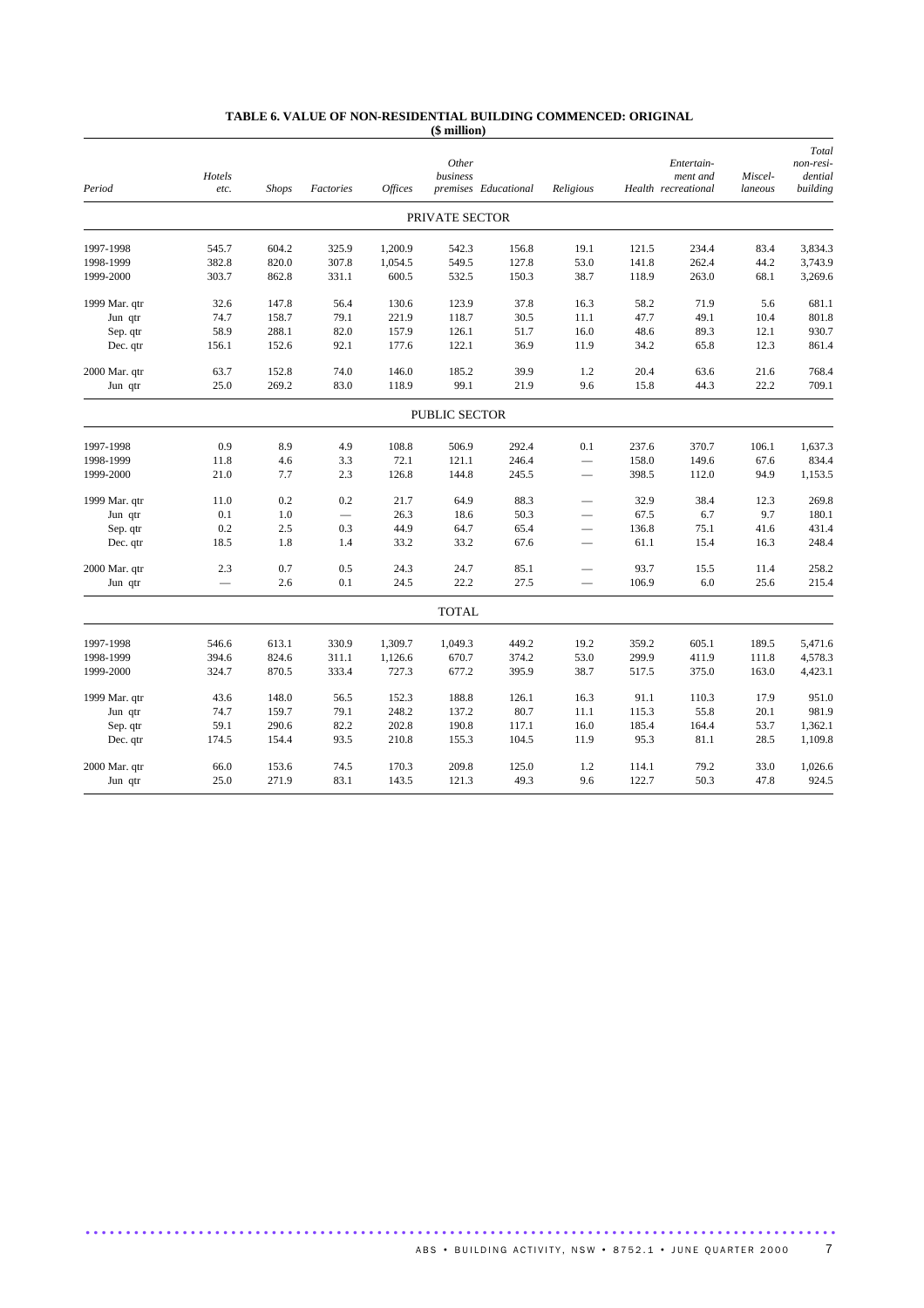|               |               | Number of dwelling units                |                            |                            | Value (\$m)          |                                         |                                |                                                                          |                                  |                                           |                   |
|---------------|---------------|-----------------------------------------|----------------------------|----------------------------|----------------------|-----------------------------------------|--------------------------------|--------------------------------------------------------------------------|----------------------------------|-------------------------------------------|-------------------|
|               | New<br>houses | New<br>other<br>residential<br>building | $Con-$<br>versions<br>etc. | Total<br>dwelling<br>units | New<br>houses        | New<br>other<br>residential<br>building | New<br>residential<br>building | <b>Alterations</b><br>and<br>additions<br>to<br>residential<br>buildings | Total<br>residential<br>building | Total<br>non-resi-<br>dential<br>building | Total<br>building |
|               |               |                                         |                            |                            | PRIVATE SECTOR       |                                         |                                |                                                                          |                                  |                                           |                   |
| 1997-1998     | 11,991        | 19,068                                  | 2,133                      | 33,193                     | 1,666.5              | 3,103.2                                 | 4,769.7                        | 851.6                                                                    | 5,621.3                          | 5,415.4                                   | 11,036.7          |
| 1998-1999     | 12,708        | 19,358                                  | 1,824                      | 33,890                     | 1,966.0              | 3,113.8                                 | 5,079.9                        | 900.8                                                                    | 5,980.7                          | 5,289.5                                   | 11,270.2          |
| 1999-2000     | 14,961        | 17,982                                  | 1,006                      | 33,949                     | 2,452.8              | 2,927.5                                 | 5,380.3                        | 849.2                                                                    | 6,229.5                          | 4,316.4                                   | 10,545.9          |
| 1999 Mar. qtr | 12,647        | 21,034                                  | 1,939                      | 35,620                     | 1,899.9              | 3,506.4                                 | 5,406.3                        | 899.7                                                                    | 6,306.0                          | 5,191.7                                   | 11,497.7          |
| Jun qtr       | 12,708        | 19,358                                  | 1,824                      | 33,890                     | 1,966.0              | 3,113.8                                 | 5,079.9                        | 900.8                                                                    | 5,980.7                          | 5,289.5                                   | 11,270.2          |
| Sep. qtr      | 13,792        | 20,295                                  | 1,746                      | 35,833                     | 2,178.1              | 3,528.4                                 | 5,706.5                        | 942.4                                                                    | 6,648.9                          | 5,431.9                                   | 12,080.8          |
| Dec. qtr      | 13,658        | 20,541                                  | 1,541                      | 35,740                     | 2,173.6              | 3,347.2                                 | 5,520.9                        | 839.4                                                                    | 6,360.3                          | 4,709.8                                   | 11,070.1          |
| 2000 Mar. qtr | 15,224        | 19,899                                  | 1,242                      | 36,365                     | 2,447.9              | 3,260.3                                 | 5,708.1                        | 891.9                                                                    | 6,600.0                          | 4,793.5                                   | 11,393.5          |
| Jun qtr       | 14,961        | 17,982                                  | 1,006                      | 33,949                     | 2,452.8              | 2,927.5                                 | 5,380.3                        | 849.2                                                                    | 6,229.5                          | 4,316.4                                   | 10,545.9          |
|               |               |                                         |                            |                            | <b>PUBLIC SECTOR</b> |                                         |                                |                                                                          |                                  |                                           |                   |
| 1997-1998     | 59            | 706                                     | $\mathbf{1}$               | 766                        | 7.1                  | 62.0                                    | 69.1                           | 10.7                                                                     | 79.8                             | 1,611.5                                   | 1,691.3           |
| 1998-1999     | 204           | 718                                     | 6                          | 928                        | 16.4                 | 69.3                                    | 85.7                           | 11.6                                                                     | 97.3                             | 1,701.9                                   | 1,799.2           |
| 1999-2000     | 77            | 417                                     | $\mathbf{1}$               | 495                        | 11.3                 | 40.2                                    | 51.5                           | 4.5                                                                      | 56.0                             | 1,262.6                                   | 1,318.6           |
| 1999 Mar. qtr | 230           | 687                                     | $\mathbf{1}$               | 918                        | 19.4                 | 66.3                                    | 85.7                           | 5.4                                                                      | 91.1                             | 1,651.3                                   | 1,742.4           |
| Jun qtr       | 204           | 718                                     | 6                          | 928                        | 16.4                 | 69.3                                    | 85.7                           | 11.6                                                                     | 97.3                             | 1,701.9                                   | 1,799.2           |
| Sep. qtr      | 207           | 776                                     | $\sqrt{5}$                 | 988                        | 17.0                 | 73.5                                    | 90.5                           | 6.4                                                                      | 96.9                             | 1,636.2                                   | 1,733.0           |
| Dec. qtr      | 52            | 337                                     |                            | 389                        | 6.6                  | 34.5                                    | 41.1                           | 1.7                                                                      | 42.8                             | 1,662.5                                   | 1,705.2           |
| 2000 Mar. qtr | 78            | 364                                     | $\tau$                     | 449                        | 11.1                 | 33.6                                    | 44.7                           | 7.0                                                                      | 51.7                             | 1,602.9                                   | 1,654.6           |
| Jun qtr       | 77            | 417                                     | $\mathbf{1}$               | 495                        | 11.3                 | 40.2                                    | 51.5                           | 4.5                                                                      | 56.0                             | 1,262.6                                   | 1,318.6           |
|               |               |                                         |                            |                            | <b>TOTAL</b>         |                                         |                                |                                                                          |                                  |                                           |                   |
| 1997-1998     | 12,050        | 19,774                                  | 2,134                      | 33,959                     | 1,673.6              | 3,165.2                                 | 4,838.9                        | 862.3                                                                    | 5,701.1                          | 7,026.9                                   | 12,728.1          |
| 1998-1999     | 12,912        | 20,076                                  | 1,830                      | 34,818                     | 1,982.4              | 3,183.1                                 | 5,165.6                        | 912.4                                                                    | 6,078.0                          | 6,991.4                                   | 13,069.4          |
| 1999-2000     | 15,038        | 18,399                                  | 1,007                      | 34,444                     | 2,464.1              | 2,967.7                                 | 5,431.8                        | 853.7                                                                    | 6,285.5                          | 5,579.0                                   | 11,864.5          |
| 1999 Mar. qtr | 12,877        | 21,721                                  | 1,940                      | 36,538                     | 1,919.3              | 3,572.7                                 | 5,492.0                        | 905.1                                                                    | 6,397.0                          | 6,843.0                                   | 13,240.1          |
| Jun qtr       | 12,912        | 20,076                                  | 1,830                      | 34,818                     | 1,982.4              | 3,183.1                                 | 5,165.6                        | 912.4                                                                    | 6,078.0                          | 6,991.4                                   | 13,069.4          |
| Sep. qtr      | 13,999        | 21,071                                  | 1,751                      | 36,821                     | 2,195.1              | 3,601.9                                 | 5,797.0                        | 948.8                                                                    | 6,745.8                          | 7,068.0                                   | 13,813.8          |
| Dec. qtr      | 13,710        | 20,878                                  | 1,541                      | 36,129                     | 2,180.3              | 3,381.7                                 | 5,562.0                        | 841.1                                                                    | 6,403.1                          | 6,372.3                                   | 12,775.4          |
| 2000 Mar. qtr | 15,302        | 20,263                                  | 1,249                      | 36,814                     | 2,459.0              | 3,293.9                                 | 5,752.9                        | 898.9                                                                    | 6,651.8                          | 6,396.4                                   | 13,048.2          |
| Jun qtr       | 15,038        | 18,399                                  | 1,007                      | 34,444                     | 2,464.1              | 2,967.7                                 | 5,431.8                        | 853.7                                                                    | 6,285.5                          | 5,579.0                                   | 11,864.5          |

.............................................................................................

# **TABLE 7. NUMBER AND VALUE OF BUILDING UNDER CONSTRUCTION AT END OF PERIOD: ORIGINAL**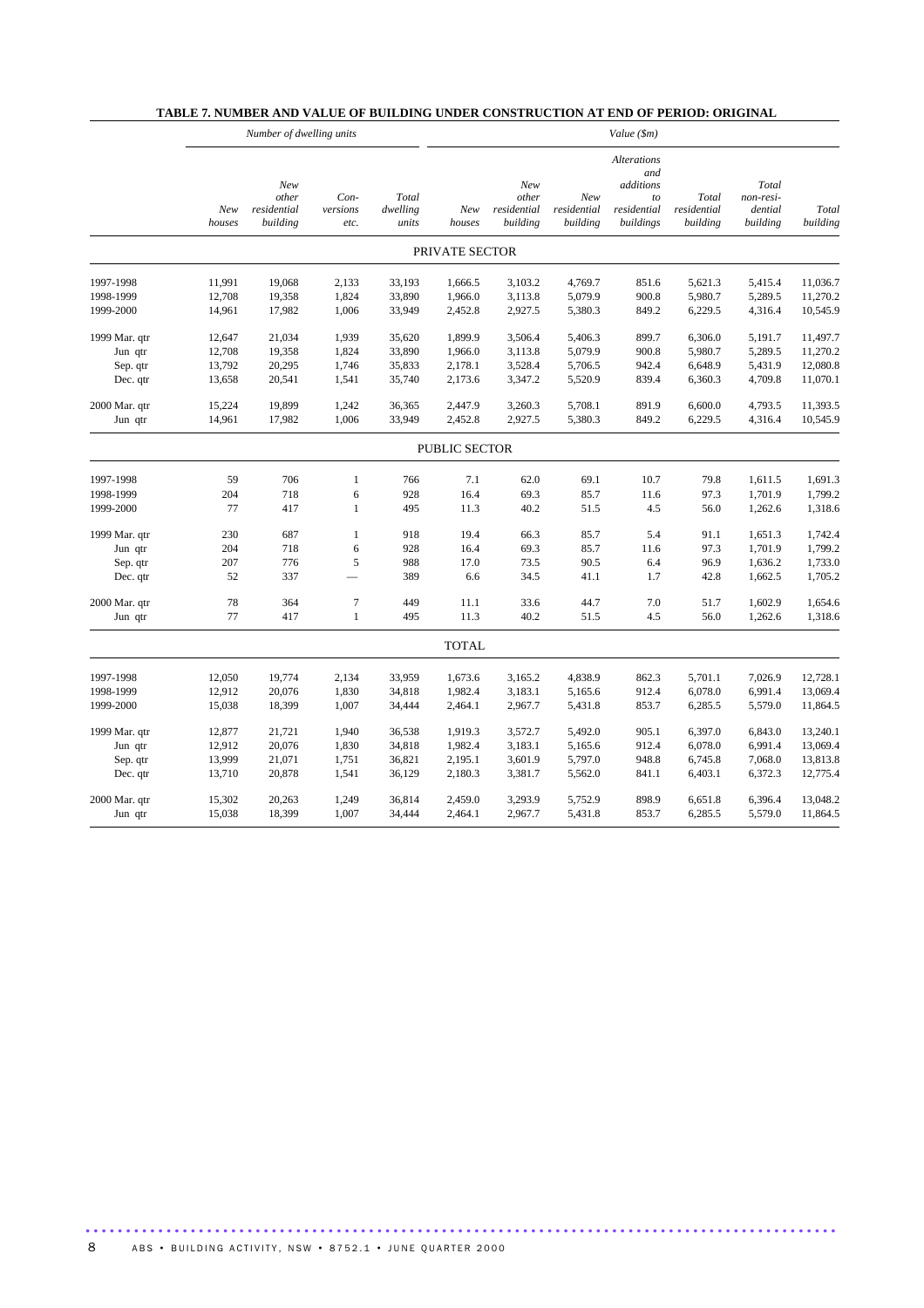#### **TABLE 8. VALUE OF NON-RESIDENTIAL BUILDING UNDER CONSTRUCTION AT END OF PERIOD: ORIGINAL (\$ million)**

|                        | Hotels<br>etc. | <b>Shops</b>   | Factories      | <b>Offices</b>     | Other<br>business    | premises Educational | Religious                |                | Entertain-<br>ment and<br>Health recreational | Miscel-<br>laneous | Total<br>non-resi-<br>dential<br>building |
|------------------------|----------------|----------------|----------------|--------------------|----------------------|----------------------|--------------------------|----------------|-----------------------------------------------|--------------------|-------------------------------------------|
|                        |                |                |                |                    | PRIVATE SECTOR       |                      |                          |                |                                               |                    |                                           |
|                        |                |                |                |                    |                      |                      |                          |                |                                               |                    |                                           |
| 1997-1998              | 844.3<br>869.9 | 816.8<br>852.1 | 182.2<br>179.5 | 1,746.2<br>2,008.6 | 781.3<br>672.0       | 117.5<br>126.0       | 19.1<br>51.1             | 173.6<br>145.7 | 661.9<br>350.2                                | 72.5<br>34.3       | 5,415.4<br>5,289.5                        |
| 1998-1999<br>1999-2000 | 705.6          | 989.3          | 206.7          | 1,262.4            | 480.6                | 110.8                | 53.5                     | 179.1          | 281.1                                         | 47.2               | 4,316.4                                   |
|                        |                |                |                |                    |                      |                      |                          |                |                                               |                    |                                           |
| 1999 Mar. qtr          | 881.6          | 868.9          | 180.5          | 1,927.0            | 628.1                | 126.2                | 46.5                     | 183.9          | 308.7                                         | 40.3               | 5,191.7                                   |
| Jun qtr                | 869.9          | 852.1          | 179.5          | 2,008.6            | 672.0                | 126.0                | 51.1                     | 145.7          | 350.2                                         | 34.3               | 5,289.5                                   |
| Sep. qtr               | 827.0          | 954.6          | 183.1          | 2,006.4            | 657.1                | 128.4                | 53.4                     | 158.8          | 430.7                                         | 32.4               | 5,431.9                                   |
| Dec. qtr               | 779.7          | 862.3          | 169.0          | 1,652.6            | 588.8                | 136.3                | 56.9                     | 176.4          | 262.8                                         | 25.2               | 4,709.8                                   |
| 2000 Mar. qtr          | 714.7          | 936.8          | 201.9          | 1,597.1            | 679.3                | 138.4                | 54.2                     | 183.1          | 255.4                                         | 32.7               | 4,793.5                                   |
| Jun qtr                | 705.6          | 989.3          | 206.7          | 1,262.4            | 480.6                | 110.8                | 53.5                     | 179.1          | 281.1                                         | 47.2               | 4,316.4                                   |
|                        |                |                |                |                    | <b>PUBLIC SECTOR</b> |                      |                          |                |                                               |                    |                                           |
| 1997-1998              |                | 1.8            | 3.2            | 93.2               | 503.9                | 258.5                | $\overline{\phantom{0}}$ | 333.7          | 341.0                                         | 76.1               | 1,611.5                                   |
| 1998-1999              | 12.2           | 1.0            | 0.1            | 48.5               | 524.2                | 307.7                |                          | 317.5          | 419.4                                         | 71.4               | 1,701.9                                   |
| 1999-2000              | 18.0           | 2.4            | 0.1            | 108.7              | 163.3                | 301.7                | $\overline{\phantom{0}}$ | 515.4          | 86.2                                          | 66.9               | 1,262.6                                   |
| 1999 Mar. qtr          | 11.7           | 2.0            | 1.7            | 60.0               | 481.9                | 319.0                |                          | 257.3          | 432.0                                         | 85.7               | 1,651.3                                   |
| Jun qtr                | 12.2           | 1.0            | 0.1            | 48.5               | 524.2                | 307.7                | –                        | 317.5          | 419.4                                         | 71.4               | 1,701.9                                   |
| Sep. qtr               |                | 1.3            | 0.3            | 72.5               | 517.4                | 299.3                | $\overline{\phantom{0}}$ | 463.1          | 215.0                                         | 67.2               | 1,636.2                                   |
| Dec. qtr               | 18.0           | 2.1            | 1.3            | 87.9               | 525.9                | 336.5                | -                        | 514.5          | 101.9                                         | 74.4               | 1,662.5                                   |
| 2000 Mar. qtr          | 20.2           | 1.3            | 0.1            | 106.1              | 505.6                | 340.9                |                          | 453.8          | 110.2                                         | 64.7               | 1,602.9                                   |
| Jun qtr                | 18.0           | 2.4            | 0.1            | 108.7              | 163.3                | 301.7                |                          | 515.4          | 86.2                                          | 66.9               | 1,262.6                                   |
|                        |                |                |                |                    | <b>TOTAL</b>         |                      |                          |                |                                               |                    |                                           |
| 1997-1998              | 844.3          | 818.7          | 185.4          | 1,839.4            | 1,285.2              | 376.0                | 19.1                     | 507.3          | 1,003.0                                       | 148.6              | 7,026.9                                   |
| 1998-1999              | 882.1          | 853.1          | 179.6          | 2,057.1            | 1,196.2              | 433.7                | 51.1                     | 463.2          | 769.6                                         | 105.8              | 6,991.4                                   |
| 1999-2000              | 723.6          | 991.7          | 206.8          | 1,371.1            | 643.9                | 412.5                | 53.5                     | 694.5          | 367.4                                         | 114.1              | 5,579.0                                   |
| 1999 Mar. qtr          | 893.4          | 870.9          | 182.1          | 1,987.0            | 1,110.0              | 445.2                | 46.5                     | 441.3          | 740.8                                         | 126.0              | 6,843.0                                   |
| Jun qtr                | 882.1          | 853.1          | 179.6          | 2,057.1            | 1,196.2              | 433.7                | 51.1                     | 463.2          | 769.6                                         | 105.8              | 6,991.4                                   |
| Sep. qtr               | 827.0          | 956.0          | 183.5          | 2,079.0            | 1,174.5              | 427.6                | 53.4                     | 621.8          | 645.7                                         | 99.6               | 7,068.0                                   |
| Dec. qtr               | 797.7          | 864.4          | 170.2          | 1,740.5            | 1,114.7              | 472.8                | 56.9                     | 690.9          | 364.7                                         | 99.5               | 6,372.3                                   |
| 2000 Mar. qtr          | 734.9          | 938.1          | 202.0          | 1,703.2            | 1,184.9              | 479.3                | 54.2                     | 636.8          | 365.5                                         | 97.4               | 6,396.4                                   |
| Jun qtr                | 723.6          | 991.7          | 206.8          | 1,371.1            | 643.9                | 412.5                | 53.5                     | 694.5          | 367.4                                         | 114.1              | 5,579.0                                   |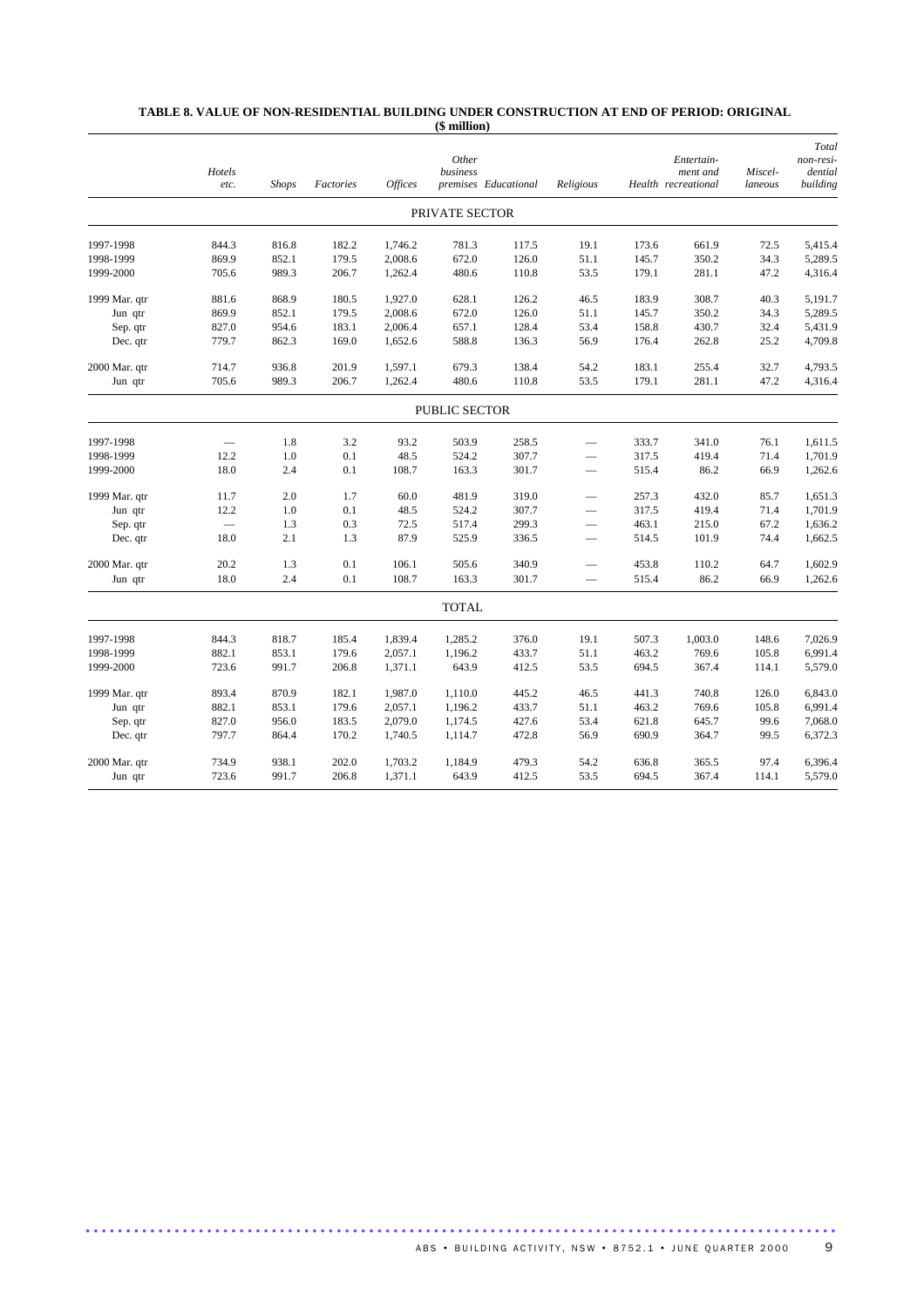# **TABLE 9. NUMBER AND VALUE OF BUILDING COMPLETED: ORIGINAL**

|               | Number of dwelling units |                                         |                          |                            | Value (\$m)    |                                         |                                |                                                                          |                                  |                                           |                   |
|---------------|--------------------------|-----------------------------------------|--------------------------|----------------------------|----------------|-----------------------------------------|--------------------------------|--------------------------------------------------------------------------|----------------------------------|-------------------------------------------|-------------------|
| Period        | New<br>houses            | New<br>other<br>residential<br>building | Con-<br>versions<br>etc. | Total<br>dwelling<br>units | New<br>houses  | New<br>other<br>residential<br>building | New<br>residential<br>building | <b>Alterations</b><br>and<br>additions<br>to<br>residential<br>buildings | Total<br>residential<br>building | Total<br>non-resi-<br>dential<br>building | Total<br>building |
|               |                          |                                         |                          |                            | PRIVATE SECTOR |                                         |                                |                                                                          |                                  |                                           |                   |
| 1997-1998     | 25,168                   | 14,659                                  | 1,285                    | 41,112                     | 3,117.1        | 1,657.2                                 | 4,774.3                        | 1,193.8                                                                  | 5,968.0                          | 3,410.0                                   | 9,378.0           |
| 1998-1999     | 26,070                   | 18,831                                  | 1,471                    | 46,372                     | 3,401.3        | 2,553.9                                 | 5,955.2                        | 1,281.8                                                                  | 7,237.0                          | 4,197.0                                   | 11,434.0          |
| 1999-2000     | 28,006                   | 20,072                                  | 1,493                    | 49,571                     | 4,024.0        | 3,070.0                                 | 7,094.0                        | 1,536.7                                                                  | 8,630.7                          | 4,877.6                                   | 13,508.3          |
| 1999 Mar. qtr | 5,367                    | 3,891                                   | 614                      | 9,872                      | 757.7          | 464.7                                   | 1,222.5                        | 317.6                                                                    | 1,540.0                          | 1,380.6                                   | 2,920.6           |
| Jun qtr       | 6,988                    | 5,747                                   | 296                      | 13,031                     | 908.7          | 928.3                                   | 1,836.9                        | 326.5                                                                    | 2,163.5                          | 827.5                                     | 2,990.9           |
| Sep. qtr      | 6,087                    | 4,914                                   | 277                      | 11,278                     | 842.5          | 674.8                                   | 1,517.3                        | 370.0                                                                    | 1,887.3                          | 1,024.0                                   | 2,911.3           |
| Dec. qtr      | 7,210                    | 4,527                                   | 466                      | 12,203                     | 1,030.2        | 828.6                                   | 1,858.8                        | 443.1                                                                    | 2,301.9                          | 1,772.5                                   | 4,074.5           |
| 2000 Mar. qtr | 6,734                    | 4,747                                   | 387                      | 11,868                     | 968.6          | 677.4                                   | 1,646.0                        | 324.2                                                                    | 1,970.2                          | 817.2                                     | 2,787.4           |
| Jun qtr       | 7,975                    | 5,884                                   | 363                      | 14,222                     | 1,182.8        | 889.1                                   | 2,071.9                        | 399.4                                                                    | 2,471.3                          | 1,263.9                                   | 3,735.2           |
|               |                          |                                         |                          |                            | PUBLIC SECTOR  |                                         |                                |                                                                          |                                  |                                           |                   |
| 1997-1998     | 217                      | 1,231                                   | 19                       | 1,467                      | 24.8           | 103.0                                   | 127.8                          | 13.8                                                                     | 141.6                            | 1,248.6                                   | 1,390.2           |
| 1998-1999     | 248                      | 1,136                                   | 18                       | 1,402                      | 29.7           | 93.9                                    | 123.6                          | 25.2                                                                     | 148.8                            | 860.0                                     | 1,008.8           |
| 1999-2000     | 315                      | 1,077                                   | 26                       | 1,418                      | 31.1           | 104.0                                   | 135.1                          | 28.5                                                                     | 163.5                            | 1,689.2                                   | 1,852.8           |
| 1999 Mar. qtr | 58                       | 293                                     | 11                       | 362                        | 7.0            | 25.6                                    | 32.6                           | 8.9                                                                      | 41.4                             | 185.7                                     | 227.1             |
| Jun qtr       | 81                       | 197                                     | $\mathbf{1}$             | 279                        | 9.9            | 16.7                                    | 26.6                           | 3.1                                                                      | 29.7                             | 195.7                                     | 225.4             |
| Sep. qtr      | 35                       | 248                                     | 14                       | 297                        | 4.5            | 25.1                                    | 29.6                           | 10.1                                                                     | 39.6                             | 509.6                                     | 549.2             |
| Dec. qtr      | 206                      | 527                                     | 5                        | 738                        | 16.7           | 47.0                                    | 63.7                           | 5.9                                                                      | 69.5                             | 235.3                                     | 304.9             |
| 2000 Mar. qtr | 23                       | 211                                     | $\overline{7}$           | 234                        | 3.0            | 23.1                                    | 26.1                           | 1.9                                                                      | 28.0                             | 349.3                                     | 377.4             |
| Jun qtr       | 51                       | 91                                      |                          | 149                        | 6.9            | 8.7                                     | 15.7                           | 10.7                                                                     | 26.3                             | 595.0                                     | 621.3             |
|               |                          |                                         |                          |                            | <b>TOTAL</b>   |                                         |                                |                                                                          |                                  |                                           |                   |
| 1997-1998     | 25,385                   | 15,890                                  | 1,304                    | 42,579                     | 3,141.8        | 1,760.2                                 | 4,902.1                        | 1,207.6                                                                  | 6,109.6                          | 4,658.6                                   | 10,768.2          |
| 1998-1999     | 26,318                   | 19,967                                  | 1,489                    | 47,774                     | 3,431.0        | 2,647.8                                 | 6,078.8                        | 1,307.0                                                                  | 7,385.8                          | 5,057.0                                   | 12,442.8          |
| 1999-2000     | 28,321                   | 21,149                                  | 1,519                    | 50,989                     | 4,055.1        | 3,174.0                                 | 7,229.1                        | 1,565.2                                                                  | 8,794.3                          | 6,566.9                                   | 15,361.1          |
| 1999 Mar. qtr | 5,425                    | 4,184                                   | 625                      | 10,234                     | 764.7          | 490.3                                   | 1,255.0                        | 326.4                                                                    | 1,581.5                          | 1,566.3                                   | 3,147.7           |
| Jun qtr       | 7,069                    | 5,944                                   | 297                      | 13,310                     | 918.6          | 944.9                                   | 1,863.5                        | 329.6                                                                    | 2,193.2                          | 1,023.2                                   | 3,216.4           |
| Sep. qtr      | 6,122                    | 5,162                                   | 291                      | 11,575                     | 846.9          | 699.9                                   | 1,546.9                        | 380.0                                                                    | 1,926.9                          | 1,533.6                                   | 3,460.5           |
| Dec. qtr      | 7,416                    | 5,054                                   | 471                      | 12,941                     | 1,046.8        | 875.6                                   | 1,922.5                        | 449.0                                                                    | 2,371.5                          | 2,007.9                                   | 4,379.3           |
| 2000 Mar. qtr | 6,757                    | 4,958                                   | 387                      | 12,102                     | 971.6          | 700.6                                   | 1,672.2                        | 326.1                                                                    | 1,998.3                          | 1,166.5                                   | 3,164.8           |
| Jun qtr       | 8,026                    | 5,975                                   | 370                      | 14,371                     | 1,189.7        | 897.9                                   | 2,087.6                        | 410.1                                                                    | 2,497.6                          | 1,858.9                                   | 4,356.5           |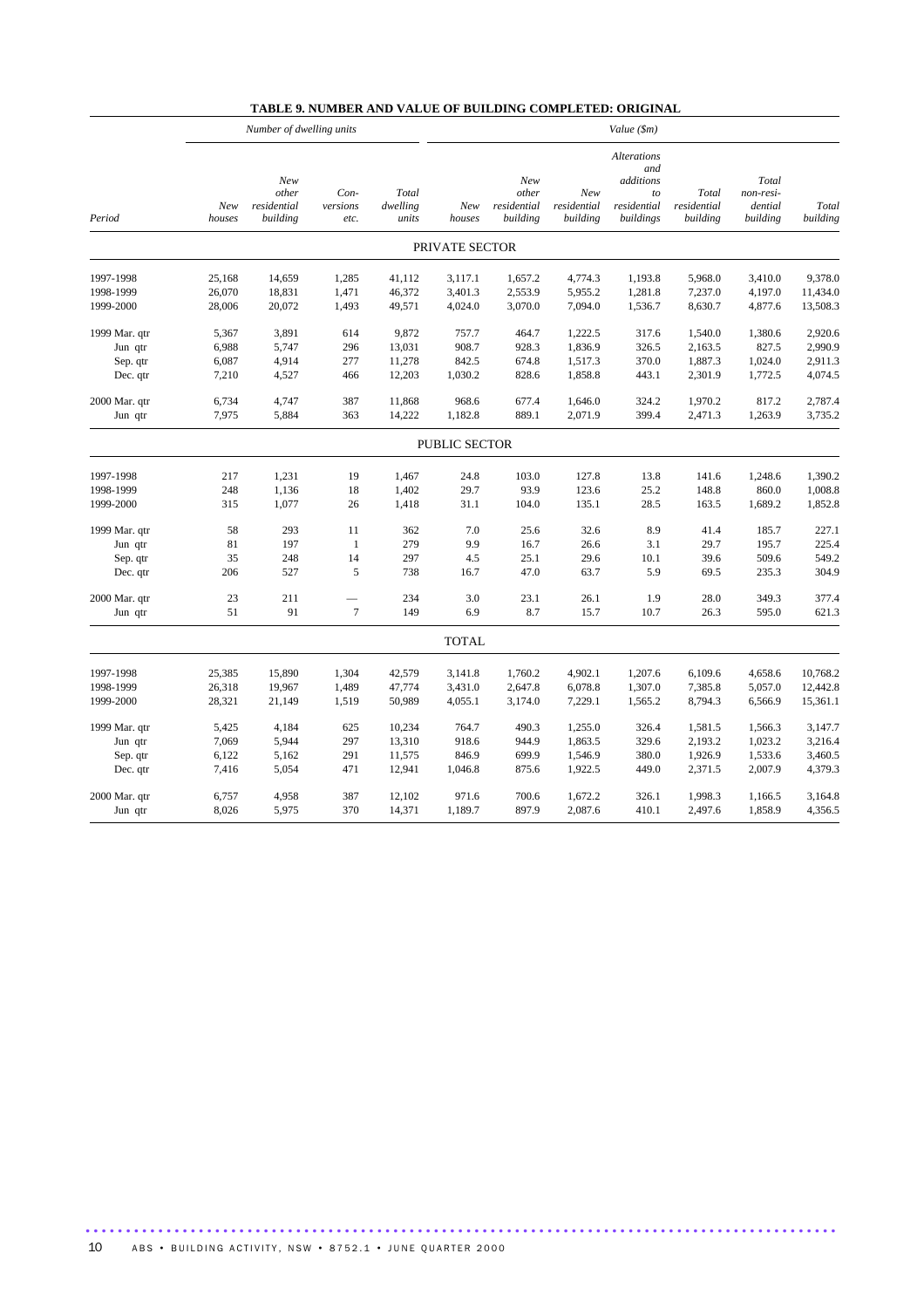#### **TABLE 10. VALUE OF NON-RESIDENTIAL BUILDING COMPLETED: ORIGINAL (\$ million)**

| Period        | Hotels<br>etc.           | <b>Shops</b> | Factories | <b>Offices</b> | Other<br>business<br>premises Educational |       | Religious                |       | Entertain-<br>ment and<br>Health recreational | Miscel-<br>laneous | Total<br>non-resi-<br>dential<br>building |
|---------------|--------------------------|--------------|-----------|----------------|-------------------------------------------|-------|--------------------------|-------|-----------------------------------------------|--------------------|-------------------------------------------|
|               |                          |              |           |                | PRIVATE SECTOR                            |       |                          |       |                                               |                    |                                           |
| 1997-1998     | 412.8                    | 606.3        | 447.1     | 515.2          | 444.2                                     | 135.4 | 44.8                     | 94.8  | 620.8                                         | 88.6               | 3,410.0                                   |
| 1998-1999     | 361.2                    | 905.2        | 323.2     | 879.9          | 710.0                                     | 127.2 | 28.0                     | 179.9 | 597.6                                         | 84.7               | 4,197.0                                   |
| 1999-2000     | 557.2                    | 836.1        | 319.4     | 1,632.8        | 763.1                                     | 172.3 | 40.3                     | 93.4  | 411.8                                         | 51.3               | 4,877.6                                   |
| 1999 Mar. qtr | 13.4                     | 212.8        | 82.3      | 377.3          | 142.3                                     | 30.2  | 8.0                      | 41.6  | 461.9                                         | 10.7               | 1,380.6                                   |
| Jun qtr       | 100.8                    | 215.6        | 83.2      | 162.9          | 92.1                                      | 32.2  | 8.0                      | 88.4  | 27.0                                          | 17.2               | 827.5                                     |
| Sep. qtr      | 152.9                    | 196.8        | 85.1      | 246.8          | 176.7                                     | 50.5  | 11.6                     | 38.2  | 51.1                                          | 14.3               | 1,024.0                                   |
| Dec. qtr      | 208.9                    | 283.5        | 110.7     | 658.4          | 199.4                                     | 29.4  | 9.7                      | 18.0  | 239.2                                         | 15.3               | 1,772.5                                   |
| 2000 Mar. qtr | 144.3                    | 101.7        | 42.8      | 257.3          | 106.0                                     | 39.3  | 7.0                      | 14.9  | 90.0                                          | 13.9               | 817.2                                     |
| Jun qtr       | 51.0                     | 254.0        | 80.7      | 470.4          | 281.0                                     | 53.2  | 12.1                     | 22.2  | 31.5                                          | 7.8                | 1,263.9                                   |
|               |                          |              |           |                | <b>PUBLIC SECTOR</b>                      |       |                          |       |                                               |                    |                                           |
| 1997-1998     | 6.0                      | 77.8         | 4.8       | 90.2           | 212.0                                     | 303.3 | 0.1                      | 185.9 | 226.8                                         | 141.8              | 1,248.6                                   |
| 1998-1999     | $\overline{\phantom{0}}$ | 5.6          | 7.0       | 120.9          | 153.7                                     | 220.5 |                          | 190.5 | 87.1                                          | 74.8               | 860.0                                     |
| 1999-2000     | 15.1                     | 6.8          | 2.3       | 91.0           | 467.8                                     | 267.6 | $\overline{\phantom{a}}$ | 273.0 | 463.7                                         | 102.0              | 1,689.2                                   |
| 1999 Mar. qtr |                          | 1.5          | 2.1       | 26.7           | 74.7                                      | 51.7  |                          | 8.8   | 9.0                                           | 11.1               | 185.7                                     |
| Jun qtr       |                          | 2.0          | 1.6       | 38.5           | 23.5                                      | 65.7  | $\overline{\phantom{0}}$ | 15.4  | 23.9                                          | 25.1               | 195.7                                     |
| Sep. qtr      | 12.4                     | 2.1          |           | 22.5           | 44.9                                      | 79.8  | $\overline{\phantom{0}}$ | 22.8  | 281.2                                         | 43.8               | 509.6                                     |
| Dec. qtr      | 0.5                      | 1.0          | 0.5       | 17.5           | 33.5                                      | 30.5  | $\overline{\phantom{a}}$ | 10.2  | 132.6                                         | 9.0                | 235.3                                     |
| 2000 Mar. qtr | 0.1                      | 2.1          | 1.7       | 27.5           | 20.6                                      | 83.4  |                          | 182.2 | 9.5                                           | 22.3               | 349.3                                     |
| Jun qtr       | 2.1                      | 1.6          | 0.1       | 23.5           | 368.8                                     | 73.9  |                          | 57.8  | 40.4                                          | 26.8               | 595.0                                     |
|               |                          |              |           |                | <b>TOTAL</b>                              |       |                          |       |                                               |                    |                                           |
| 1997-1998     | 418.8                    | 684.1        | 451.9     | 605.4          | 656.1                                     | 438.7 | 44.9                     | 280.8 | 847.6                                         | 230.3              | 4,658.6                                   |
| 1998-1999     | 361.2                    | 910.8        | 330.2     | 1,000.8        | 863.7                                     | 347.7 | 28.0                     | 370.5 | 684.7                                         | 159.4              | 5,057.0                                   |
| 1999-2000     | 572.3                    | 842.9        | 321.7     | 1,723.8        | 1,230.9                                   | 439.9 | 40.3                     | 366.3 | 875.5                                         | 153.2              | 6,566.9                                   |
| 1999 Mar. qtr | 13.4                     | 214.3        | 84.4      | 404.1          | 217.0                                     | 81.9  | 8.0                      | 50.4  | 470.9                                         | 21.8               | 1,566.3                                   |
| Jun qtr       | 100.8                    | 217.6        | 84.9      | 201.5          | 115.6                                     | 97.9  | 8.0                      | 103.8 | 50.9                                          | 42.3               | 1,023.2                                   |
| Sep. qtr      | 165.4                    | 199.0        | 85.1      | 269.2          | 221.5                                     | 130.3 | 11.6                     | 61.0  | 332.3                                         | 58.2               | 1,533.6                                   |
| Dec. qtr      | 209.4                    | 284.5        | 111.2     | 675.9          | 232.9                                     | 59.9  | 9.7                      | 28.2  | 371.8                                         | 24.3               | 2,007.9                                   |
| 2000 Mar. qtr | 144.4                    | 103.8        | 44.5      | 284.8          | 126.6                                     | 122.7 | 7.0                      | 197.1 | 99.5                                          | 36.2               | 1,166.5                                   |
| Jun qtr       | 53.2                     | 255.6        | 80.9      | 493.9          | 649.8                                     | 127.0 | 12.1                     | 80.0  | 71.9                                          | 34.6               | 1,858.9                                   |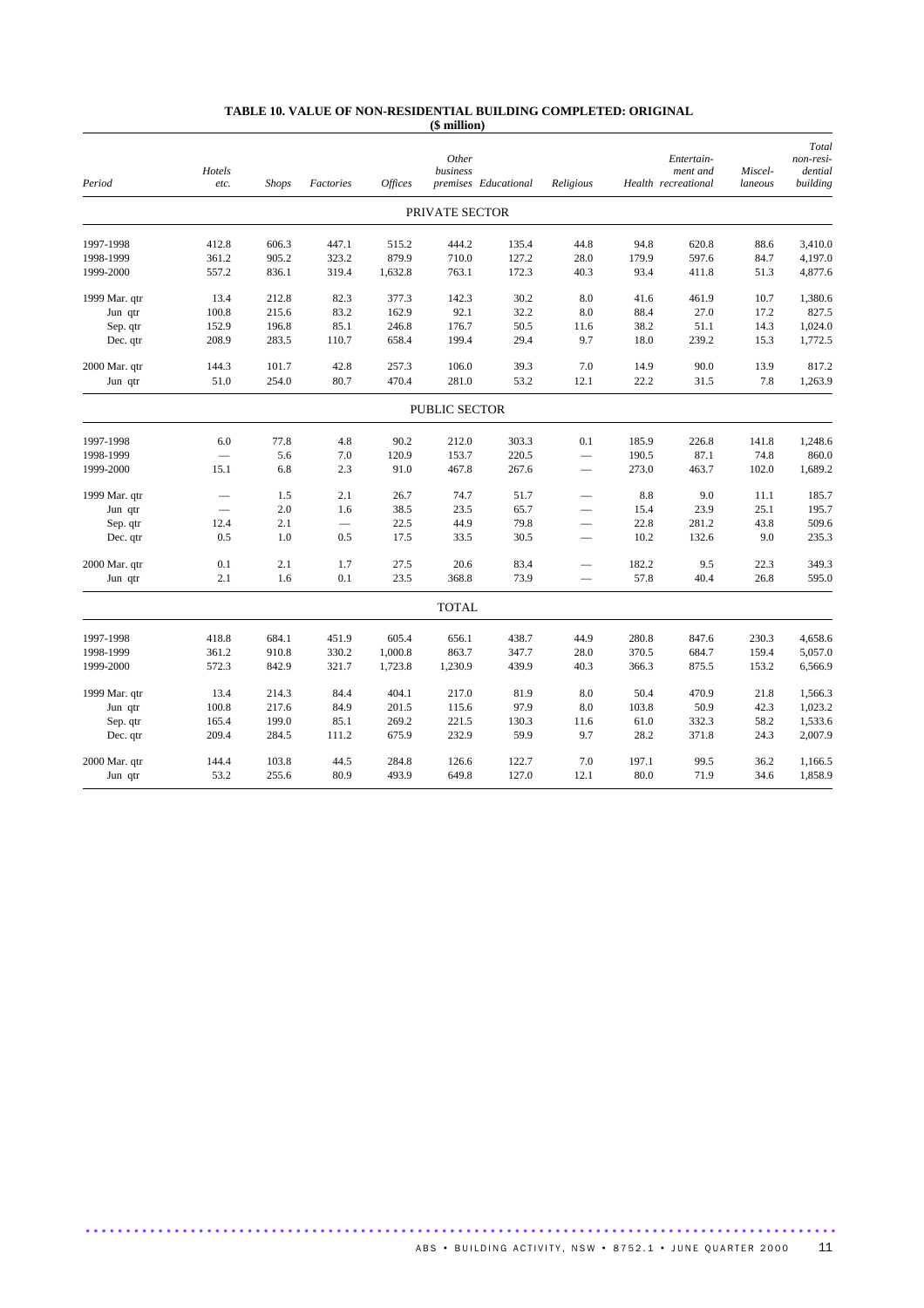#### **TABLE 11. VALUE OF BUILDING WORK DONE: ORIGINAL (\$ million)**

|               |         |             |                      | <b>Alterations</b> |             |           |          |
|---------------|---------|-------------|----------------------|--------------------|-------------|-----------|----------|
|               |         | New         |                      | and<br>additions   |             | Total     |          |
|               |         | other       | New                  | to                 | Total       | non-resi- |          |
|               | New     | residential | residential          | residential        | residential | dential   | Total    |
| Period        | houses  | building    | building             | buildings          | building    | building  | building |
|               |         |             | PRIVATE SECTOR       |                    |             |           |          |
| 1997-1998     | 3,221.2 | 2,243.9     | 5,465.1              | 1,320.0            | 6,785.1     | 4.040.8   | 10,825.9 |
| 1998-1999     | 3,552.2 | 2,895.8     | 6,448.0              | 1,421.2            | 7,869.2     | 4,678.4   | 12,547.5 |
| 1999-2000     | 4,364.1 | 3,111.9     | 7,476.0              | 1,576.0            | 9,052.0     | 4,829.7   | 13,881.7 |
| 1999 Mar. qtr | 850.9   | 696.2       | 1,547.1              | 341.3              | 1.888.4     | 1.059.9   | 2,948.3  |
| Jun qtr       | 960.4   | 749.7       | 1,710.1              | 338.7              | 2,048.8     | 1,203.0   | 3,251.7  |
| Sep. qtr      | 994.2   | 740.3       | 1,734.5              | 397.4              | 2,131.9     | 1,305.7   | 3,437.6  |
| Dec. qtr      | 973.2   | 782.4       | 1,755.6              | 404.9              | 2,160.5     | 1,257.3   | 3,417.9  |
| 2000 Mar. qtr | 1,081.3 | 743.1       | 1,824.4              | 361.5              | 2,185.8     | 1,135.4   | 3,321.2  |
| Jun qtr       | 1,315.5 | 846.1       | 2,161.6              | 412.1              | 2,573.7     | 1,131.3   | 3,705.0  |
|               |         |             | <b>PUBLIC SECTOR</b> |                    |             |           |          |
| 1997-1998     | 21.6    | 90.3        | 111.8                | 16.5               | 128.4       | 1,157.8   | 1.286.1  |
| 1998-1999     | 36.9    | 99.9        | 136.8                | 26.4               | 163.2       | 1,285.1   | 1,448.3  |
| 1999-2000     | 24.9    | 86.7        | 111.5                | 25.2               | 136.7       | 1,393.5   | 1,530.3  |
| 1999 Mar. qtr | 9.6     | 26.8        | 36.4                 | 5.3                | 41.6        | 328.4     | 370.0    |
| Jun qtr       | 13.2    | 24.5        | 37.7                 | 6.2                | 43.9        | 387.3     | 431.1    |
| Sep. qtr      | 6.6     | 32.5        | 39.0                 | 7.9                | 47.0        | 369.7     | 416.7    |
| Dec. qtr      | 5.9     | 28.2        | 34.1                 | 3.2                | 37.3        | 392.2     | 429.5    |
| 2000 Mar. qtr | 6.5     | 14.8        | 21.3                 | 3.8                | 25.1        | 308.5     | 333.6    |
| Jun qtr       | 5.8     | 11.2        | 17.0                 | 10.3               | 27.3        | 323.2     | 350.5    |
|               |         |             | <b>TOTAL</b>         |                    |             |           |          |
| 1997-1998     | 3,242.8 | 2,334.1     | 5,576.9              | 1,336.5            | 6,913.4     | 5,198.6   | 12,112.0 |
| 1998-1999     | 3,589.1 | 2,995.7     | 6,584.8              | 1,447.6            | 8,032.4     | 5,963.5   | 13,995.9 |
| 1999-2000     | 4,389.0 | 3,198.6     | 7,587.5              | 1,601.2            | 9,188.7     | 6,223.2   | 15,412.0 |
| 1999 Mar. qtr | 860.5   | 723.0       | 1,583.5              | 346.5              | 1,930.0     | 1,388.3   | 3,318.4  |
| Jun qtr       | 973.7   | 774.1       | 1,747.8              | 344.8              | 2,092.6     | 1,590.3   | 3,682.9  |
| Sep. qtr      | 1,000.8 | 772.8       | 1,773.5              | 405.3              | 2,178.9     | 1,675.4   | 3,854.3  |
| Dec. qtr      | 979.1   | 810.7       | 1,789.7              | 408.1              | 2,197.9     | 1,649.5   | 3,847.3  |
| 2000 Mar. qtr | 1,087.8 | 757.8       | 1,845.7              | 365.3              | 2,211.0     | 1,443.8   | 3,654.8  |
| Jun qtr       | 1,321.3 | 857.3       | 2,178.6              | 422.4              | 2,601.0     | 1,454.5   | 4,055.5  |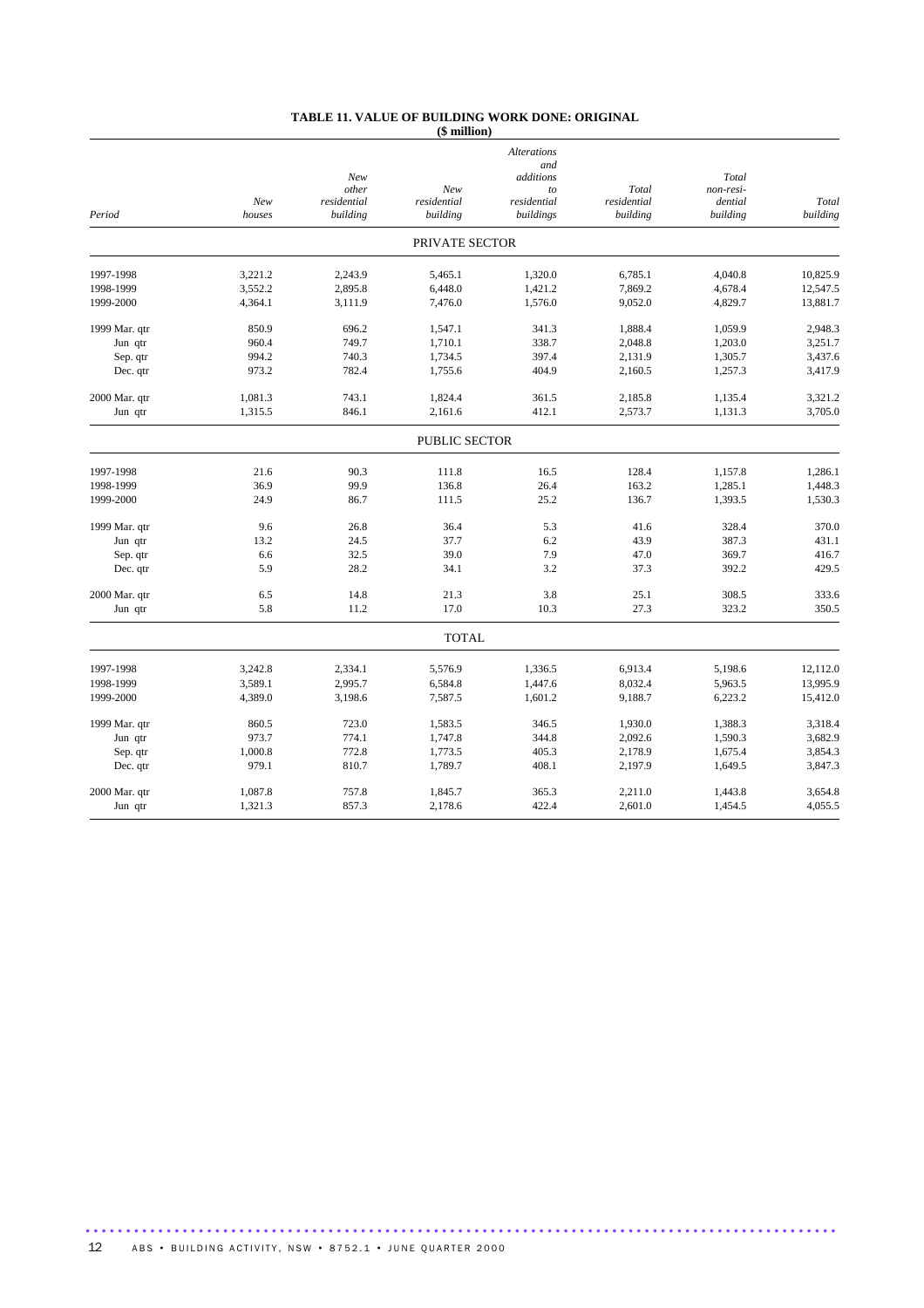#### **TABLE 12. VALUE OF NON-RESIDENTIAL BUILDING WORK DONE: ORIGINAL (\$ million)**

| Period        | Hotels<br>etc. | <b>Shops</b> | Factories | <b>Offices</b> | Other<br>business | premises Educational | Religious                |       | Entertain-<br>ment and<br>Health recreational | Miscel-<br>laneous | Total<br>non-resi-<br>dential<br>building |
|---------------|----------------|--------------|-----------|----------------|-------------------|----------------------|--------------------------|-------|-----------------------------------------------|--------------------|-------------------------------------------|
|               |                |              |           |                | PRIVATE SECTOR    |                      |                          |       |                                               |                    |                                           |
| 1997-1998     | 380.5          | 876.0        | 386.9     | 907.1          | 535.4             | 155.4                | 35.5                     | 147.2 | 534.9                                         | 82.0               | 4,040.8                                   |
| 1998-1999     | 617.0          | 835.0        | 330.0     | 1,435.1        | 702.3             | 127.4                | 38.1                     | 137.2 | 386.6                                         | 69.7               | 4,678.4                                   |
| 1999-2000     | 537.1          | 1,057.5      | 329.9     | 1,435.0        | 639.5             | 173.5                | 56.9                     | 161.0 | 386.9                                         | 52.3               | 4,829.7                                   |
| 1999 Mar. qtr | 129.2          | 174.0        | 77.6      | 335.1          | 167.2             | 32.6                 | 11.3                     | 31.3  | 87.6                                          | 14.1               | 1,059.9                                   |
| Jun qtr       | 174.5          | 208.5        | 87.8      | 405.1          | 166.7             | 29.0                 | 10.4                     | 35.6  | 72.6                                          | 12.8               | 1,203.0                                   |
| Sep. qtr      | 150.8          | 294.8        | 71.1      | 378.3          | 186.0             | 46.1                 | 17.6                     | 34.8  | 114.4                                         | 11.6               | 1,305.7                                   |
| Dec. qtr      | 130.5          | 279.9        | 85.5      | 389.4          | 155.3             | 46.4                 | 15.4                     | 38.4  | 106.3                                         | 10.2               | 1,257.3                                   |
| 2000 Mar. qtr | 140.7          | 215.1        | 75.1      | 376.6          | 134.1             | 42.3                 | 11.8                     | 42.3  | 83.7                                          | 13.7               | 1,135.4                                   |
| Jun qtr       | 115.1          | 267.8        | 98.3      | 290.6          | 164.1             | 38.7                 | 12.1                     | 45.6  | 82.4                                          | 16.7               | 1,131.3                                   |
|               |                |              |           |                | PUBLIC SECTOR     |                      |                          |       |                                               |                    |                                           |
| 1997-1998     | 4.8            | 31.5         | 2.3       | 118.8          | 215.8             | 274.3                | 0.1                      | 177.9 | 267.0                                         | 65.3               | 1,157.8                                   |
| 1998-1999     | 11.8           | 5.4          | 6.7       | 82.8           | 336.2             | 258.4                | $\overline{\phantom{0}}$ | 193.0 | 285.0                                         | 105.8              | 1,285.1                                   |
| 1999-2000     | 17.4           | 8.2          | 2.3       | 146.0          | 345.3             | 320.0                |                          | 259.6 | 208.0                                         | 86.6               | 1,393.5                                   |
| 1999 Mar. qtr | 6.3            | 1.0          | 0.8       | 22.9           | 90.4              | 60.6                 |                          | 54.1  | 68.5                                          | 24.0               | 328.4                                     |
| Jun qtr       | 5.1            | 0.4          | 1.2       | 24.4           | 104.2             | 74.0                 | $\overline{\phantom{0}}$ | 55.0  | 100.7                                         | 22.4               | 387.3                                     |
| Sep. qtr      | 0.7            | 2.7          | 0.1       | 20.4           | 97.8              | 70.7                 | $\overline{\phantom{0}}$ | 67.8  | 91.1                                          | 18.5               | 369.7                                     |
| Dec. qtr      | 5.3            | 1.3          | 1.1       | 43.3           | 119.2             | 79.6                 | $\overline{\phantom{0}}$ | 66.2  | 57.0                                          | 19.2               | 392.2                                     |
| 2000 Mar. qtr | 6.0            | 1.2          | 0.9       | 47.0           | 47.0              | 88.0                 |                          | 63.5  | 32.9                                          | 22.0               | 308.5                                     |
| Jun qtr       | 5.5            | 3.0          | 0.2       | 35.4           | 81.3              | 81.7                 |                          | 62.2  | 26.9                                          | 26.9               | 323.2                                     |
|               |                |              |           |                | <b>TOTAL</b>      |                      |                          |       |                                               |                    |                                           |
| 1997-1998     | 385.3          | 907.5        | 389.2     | 1,025.9        | 751.2             | 429.7                | 35.6                     | 325.1 | 801.9                                         | 147.3              | 5,198.6                                   |
| 1998-1999     | 628.8          | 840.4        | 336.8     | 1,517.9        | 1,038.5           | 385.9                | 38.1                     | 330.1 | 671.6                                         | 175.4              | 5,963.5                                   |
| 1999-2000     | 554.5          | 1,065.8      | 332.3     | 1,581.0        | 984.8             | 493.5                | 56.9                     | 420.6 | 594.9                                         | 138.9              | 6,223.2                                   |
| 1999 Mar. qtr | 135.5          | 175.0        | 78.3      | 357.9          | 257.5             | 93.1                 | 11.3                     | 85.4  | 156.1                                         | 38.1               | 1,388.3                                   |
| Jun qtr       | 179.5          | 208.9        | 89.0      | 429.5          | 270.9             | 103.0                | 10.4                     | 90.6  | 173.2                                         | 35.2               | 1,590.3                                   |
| Sep. qtr      | 151.5          | 297.5        | 71.2      | 398.7          | 283.8             | 116.8                | 17.6                     | 102.6 | 205.5                                         | 30.1               | 1,675.4                                   |
| Dec. qtr      | 135.8          | 281.2        | 86.6      | 432.7          | 274.5             | 126.0                | 15.4                     | 104.5 | 163.4                                         | 29.4               | 1,649.5                                   |
| 2000 Mar. qtr | 146.7          | 216.3        | 75.9      | 423.6          | 181.0             | 130.3                | 11.8                     | 105.8 | 116.6                                         | 35.7               | 1,443.8                                   |
| Jun qtr       | 120.6          | 270.8        | 98.5      | 326.0          | 245.4             | 120.4                | 12.1                     | 107.8 | 109.4                                         | 43.6               | 1,454.5                                   |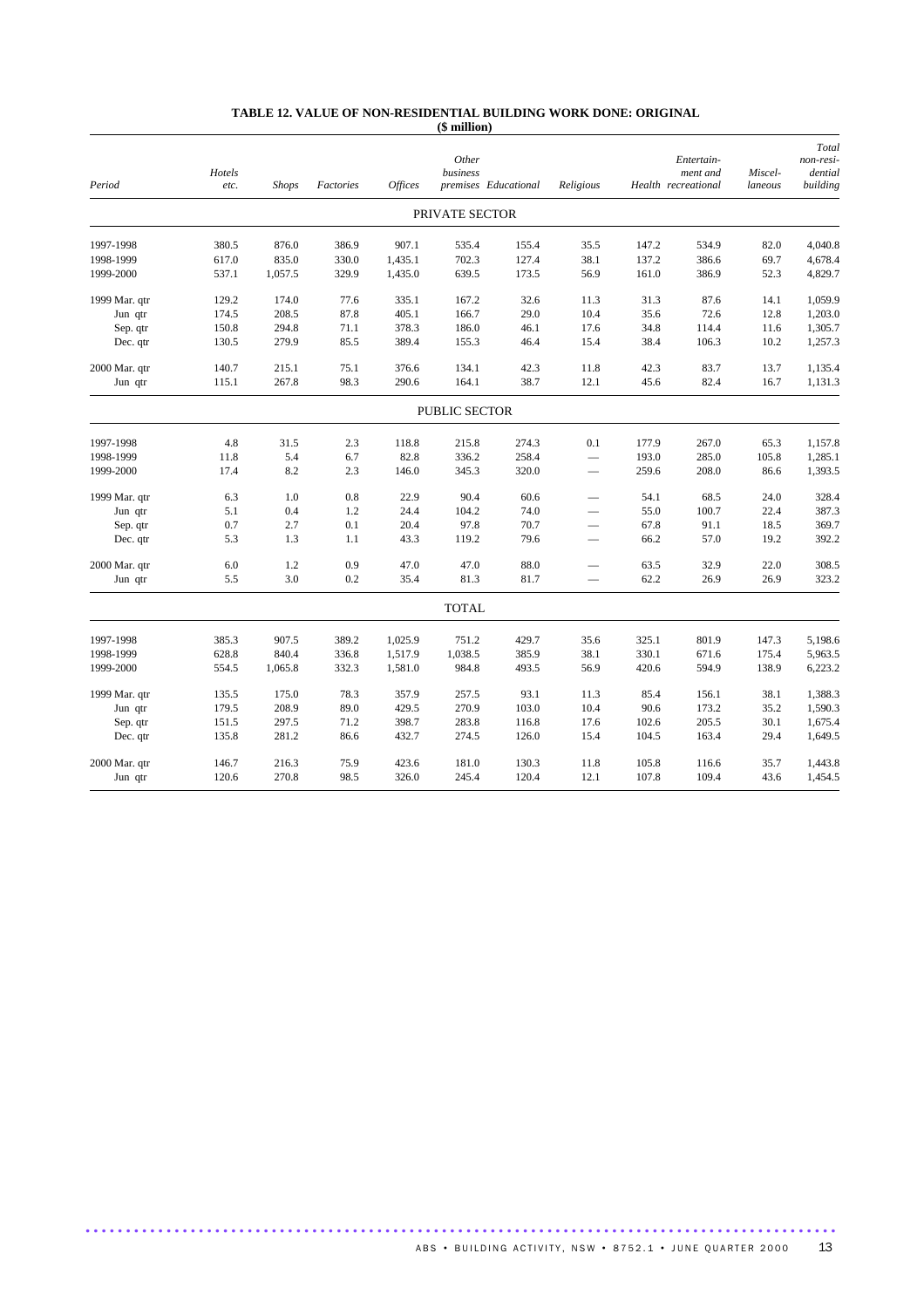#### **TABLE 13. VALUE OF BUILDING WORK YET TO BE DONE AT END OF PERIOD: ORIGINAL**

|               |               |                         | (\$ million)            |                           |                         |                     |                   |
|---------------|---------------|-------------------------|-------------------------|---------------------------|-------------------------|---------------------|-------------------|
|               |               |                         |                         | <b>Alterations</b><br>and |                         |                     |                   |
|               |               | New<br>other            | New                     | additions<br>to           | Total                   | Total<br>non-resi-  |                   |
|               | New<br>houses | residential<br>building | residential<br>building | residential<br>buildings  | residential<br>building | dential<br>building | Total<br>building |
|               |               |                         | PRIVATE SECTOR          |                           |                         |                     |                   |
| 1997-1998     | 835.5         | 1,649.1                 | 2,484.5                 | 415.8                     | 2,900.4                 | 2,839.9             | 5,740.2           |
| 1998-1999     | 999.6         | 1,349.4                 | 2,349.0                 | 357.5                     | 2,706.5                 | 2,252.1             | 4,958.6           |
| 1999-2000     | 1,160.0       | 1,137.1                 | 2,297.1                 | 287.0                     | 2,584.2                 | 1,345.2             | 3,929.4           |
| 1999 Mar. qtr | 981.1         | 1,551.0                 | 2,532.1                 | 365.8                     | 2,897.9                 | 2,524.4             | 5,422.3           |
| Jun qtr       | 999.6         | 1,349.4                 | 2,349.0                 | 357.5                     | 2,706.5                 | 2,252.1             | 4,958.6           |
| Sep. qtr      | 1,066.9       | 1,703.7                 | 2,770.5                 | 374.9                     | 3,145.5                 | 2,120.9             | 5,266.3           |
| Dec. qtr      | 1,120.0       | 1,569.2                 | 2,689.2                 | 310.9                     | 3,000.1                 | 1,916.5             | 4,916.6           |
| 2000 Mar. qtr | 1,286.7       | 1,425.8                 | 2,712.5                 | 329.2                     | 3,041.6                 | 1,683.8             | 4,725.5           |
| Jun qtr       | 1,160.0       | 1,137.1                 | 2,297.1                 | 287.0                     | 2,584.2                 | 1,345.2             | 3,929.4           |
|               |               |                         | <b>PUBLIC SECTOR</b>    |                           |                         |                     |                   |
| 1997-1998     | 3.2           | 34.4                    | 37.6                    | 6.5                       | 44.1                    | 1,050.5             | 1,094.6           |
| 1998-1999     | 5.3           | 35.8                    | 41.0                    | 6.2                       | 47.2                    | 749.7               | 796.9             |
| 1999-2000     | 6.3           | 24.0                    | 30.4                    | 2.3                       | 32.7                    | 620.6               | 653.3             |
| 1999 Mar. qtr | 11.6          | 40.5                    | 52.1                    | 3.0                       | 55.1                    | 890.7               | 945.8             |
| Jun qtr       | 5.3           | 35.8                    | 41.0                    | 6.2                       | 47.2                    | 749.7               | 796.9             |
| Sep. qtr      | 3.7           | 32.7                    | 36.3                    | 3.1                       | 39.4                    | 824.0               | 863.4             |
| Dec. qtr      | 4.1           | 12.4                    | 16.5                    | 1.0                       | 17.5                    | 703.6               | 721.1             |
| 2000 Mar. qtr | 5.1           | 19.9                    | 25.0                    | 4.4                       | 29.4                    | 689.0               | 718.4             |
| Jun qtr       | 6.3           | 24.0                    | 30.4                    | 2.3                       | 32.7                    | 620.6               | 653.3             |
|               |               |                         | <b>TOTAL</b>            |                           |                         |                     |                   |
| 1997-1998     | 838.7         | 1,683.5                 | 2,522.2                 | 422.3                     | 2,944.5                 | 3,890.3             | 6,834.8           |
| 1998-1999     | 1,004.9       | 1,385.2                 | 2,390.0                 | 363.6                     | 2,753.7                 | 3,001.8             | 5,755.5           |
| 1999-2000     | 1,166.4       | 1,161.1                 | 2,327.5                 | 289.3                     | 2,616.8                 | 1,965.8             | 4,582.7           |
| 1999 Mar. qtr | 992.6         | 1,591.5                 | 2,584.2                 | 368.8                     | 2,953.0                 | 3,415.1             | 6,368.1           |
| Jun qtr       | 1,004.9       | 1,385.2                 | 2,390.0                 | 363.6                     | 2,753.7                 | 3,001.8             | 5,755.5           |
| Sep. qtr      | 1,070.5       | 1,736.3                 | 2,806.9                 | 378.0                     | 3,184.9                 | 2,944.9             | 6,129.7           |
| Dec. qtr      | 1,124.1       | 1,581.6                 | 2,705.7                 | 311.9                     | 3,017.6                 | 2,620.1             | 5,637.7           |
| 2000 Mar. qtr | 1,291.7       | 1,445.7                 | 2,737.4                 | 333.6                     | 3,071.0                 | 2,372.8             | 5,443.9           |
| Jun qtr       | 1,166.4       | 1,161.1                 | 2,327.5                 | 289.3                     | 2,616.8                 | 1,965.8             | 4,582.7           |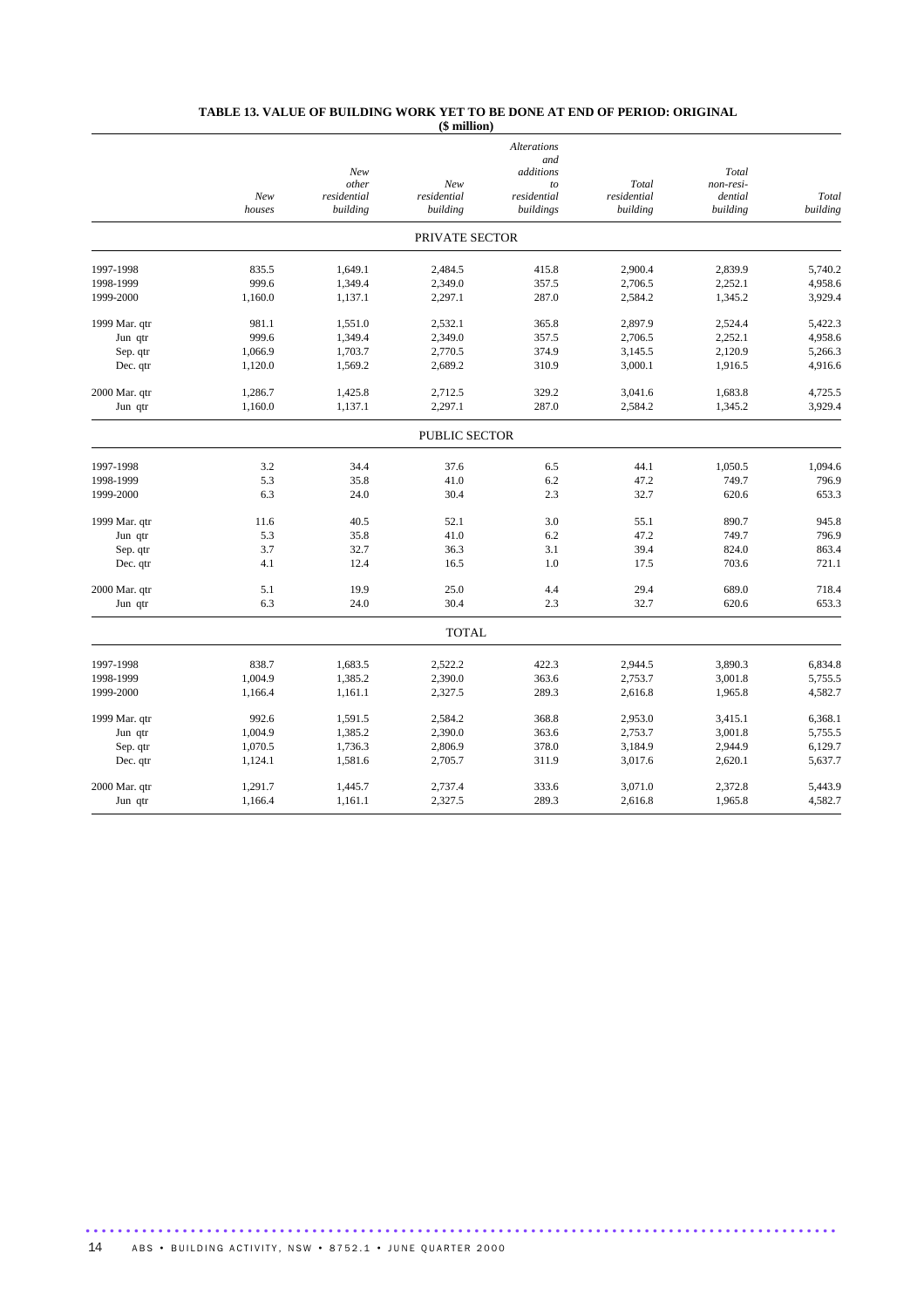#### **TABLE 14. VALUE OF NON-RESIDENTIAL BUILDING WORK YET TO BE DONE AT END OF PERIOD: ORIGINAL (\$ million)**

|               | Hotels<br>etc. | <b>Shops</b> | Factories                | <b>Offices</b> | Other<br>business | premises Educational | Religious                |       | Entertain-<br>ment and<br>Health recreational | Miscel-<br>laneous | Total<br>non-resi-<br>dential<br>building |
|---------------|----------------|--------------|--------------------------|----------------|-------------------|----------------------|--------------------------|-------|-----------------------------------------------|--------------------|-------------------------------------------|
|               |                |              |                          |                | PRIVATE SECTOR    |                      |                          |       |                                               |                    |                                           |
| 1997-1998     | 561.8          | 359.7        | 80.4                     | 1,123.8        | 316.6             | 58.2                 | 8.1                      | 75.3  | 218.8                                         | 37.3               | 2,839.9                                   |
| 1998-1999     | 341.3          | 465.6        | 71.4                     | 831.0          | 216.9             | 66.8                 | 30.0                     | 91.7  | 123.3                                         | 14.2               | 2,252.1                                   |
| 1999-2000     | 199.0          | 389.0        | 92.1                     | 282.6          | 152.5             | 50.4                 | 17.0                     | 57.6  | 79.0                                          | 26.0               | 1,345.2                                   |
| 1999 Mar. qtr | 426.7          | 474.9        | 76.9                     | 991.6          | 247.5             | 63.9                 | 27.8                     | 77.1  | 122.3                                         | 15.7               | 2,524.4                                   |
| Jun qtr       | 341.3          | 465.6        | 71.4                     | 831.0          | 216.9             | 66.8                 | 30.0                     | 91.7  | 123.3                                         | 14.2               | 2,252.1                                   |
| Sep. qtr      | 300.4          | 476.2        | 89.7                     | 697.3          | 193.7             | 73.5                 | 26.3                     | 108.2 | 140.7                                         | 14.9               | 2,120.9                                   |
| Dec. qtr      | 332.0          | 388.1        | 101.2                    | 612.4          | 169.6             | 64.4                 | 25.3                     | 105.4 | 105.3                                         | 12.8               | 1,916.5                                   |
| 2000 Mar. qtr | 272.1          | 349.3        | 101.9                    | 437.6          | 232.3             | 63.5                 | 17.8                     | 84.8  | 104.1                                         | 20.4               | 1,683.8                                   |
| Jun qtr       | 199.0          | 389.0        | 92.1                     | 282.6          | 152.5             | 50.4                 | 17.0                     | 57.6  | 79.0                                          | 26.0               | 1,345.2                                   |
|               |                |              |                          |                | PUBLIC SECTOR     |                      |                          |       |                                               |                    |                                           |
| 1997-1998     |                | 1.4          | 2.9                      | 36.8           | 410.2             | 167.9                |                          | 157.7 | 217.6                                         | 55.9               | 1,050.5                                   |
| 1998-1999     | 0.4            | 0.7          |                          | 30.2           | 277.9             | 181.9                |                          | 140.2 | 98.1                                          | 20.2               | 749.7                                     |
| 1999-2000     | 3.9            | 0.7          | $\overline{\phantom{m}}$ | 35.3           | 49.8              | 123.4                | $\overline{\phantom{m}}$ | 351.4 | 24.7                                          | 31.3               | 620.6                                     |
| 1999 Mar. qtr | 5.0            | 0.2          | 1.2                      | 27.5           | 316.4             | 201.5                | -                        | 119.6 | 187.5                                         | 31.8               | 890.7                                     |
| Jun qtr       | 0.4            | 0.7          |                          | 30.2           | 277.9             | 181.9                |                          | 140.2 | 98.1                                          | 20.2               | 749.7                                     |
| Sep. qtr      |                | 0.5          | 0.2                      | 56.3           | 218.2             | 182.6                | $\overline{\phantom{0}}$ | 240.8 | 83.8                                          | 41.5               | 824.0                                     |
| Dec. qtr      | 13.2           | 1.0          | 0.5                      | 46.0           | 151.1             | 170.8                | $\overline{\phantom{0}}$ | 236.3 | 46.2                                          | 38.5               | 703.6                                     |
| 2000 Mar. qtr | 9.5            | 1.0          | 0.1                      | 44.7           | 104.6             | 170.5                |                          | 294.2 | 35.2                                          | 29.2               | 689.0                                     |
| Jun qtr       | 3.9            | 0.7          | $\overline{\phantom{0}}$ | 35.3           | 49.8              | 123.4                |                          | 351.4 | 24.7                                          | 31.3               | 620.6                                     |
|               |                |              |                          |                | <b>TOTAL</b>      |                      |                          |       |                                               |                    |                                           |
| 1997-1998     | 561.8          | 361.0        | 83.3                     | 1,160.6        | 726.8             | 226.2                | 8.1                      | 233.0 | 436.4                                         | 93.2               | 3,890.3                                   |
| 1998-1999     | 341.7          | 466.3        | 71.4                     | 861.2          | 494.8             | 248.7                | 30.0                     | 231.9 | 221.4                                         | 34.4               | 3,001.8                                   |
| 1999-2000     | 202.9          | 389.7        | 92.1                     | 317.9          | 202.2             | 173.8                | 17.0                     | 409.1 | 103.7                                         | 57.4               | 1,965.8                                   |
| 1999 Mar. qtr | 431.7          | 475.1        | 78.0                     | 1,019.1        | 563.9             | 265.4                | 27.8                     | 196.7 | 309.8                                         | 47.5               | 3,415.1                                   |
| Jun qtr       | 341.7          | 466.3        | 71.4                     | 861.2          | 494.8             | 248.7                | 30.0                     | 231.9 | 221.4                                         | 34.4               | 3,001.8                                   |
| Sep. qtr      | 300.4          | 476.7        | 89.9                     | 753.6          | 411.9             | 256.1                | 26.3                     | 349.0 | 224.5                                         | 56.5               | 2,944.9                                   |
| Dec. qtr      | 345.2          | 389.1        | 101.7                    | 658.4          | 320.7             | 235.2                | 25.3                     | 341.7 | 151.5                                         | 51.3               | 2,620.1                                   |
| 2000 Mar. qtr | 281.6          | 350.3        | 102.0                    | 482.3          | 336.8             | 234.0                | 17.8                     | 379.0 | 139.4                                         | 49.6               | 2,372.8                                   |
| Jun qtr       | 202.9          | 389.7        | 92.1                     | 317.9          | 202.2             | 173.8                | 17.0                     | 409.1 | 103.7                                         | 57.4               | 1,965.8                                   |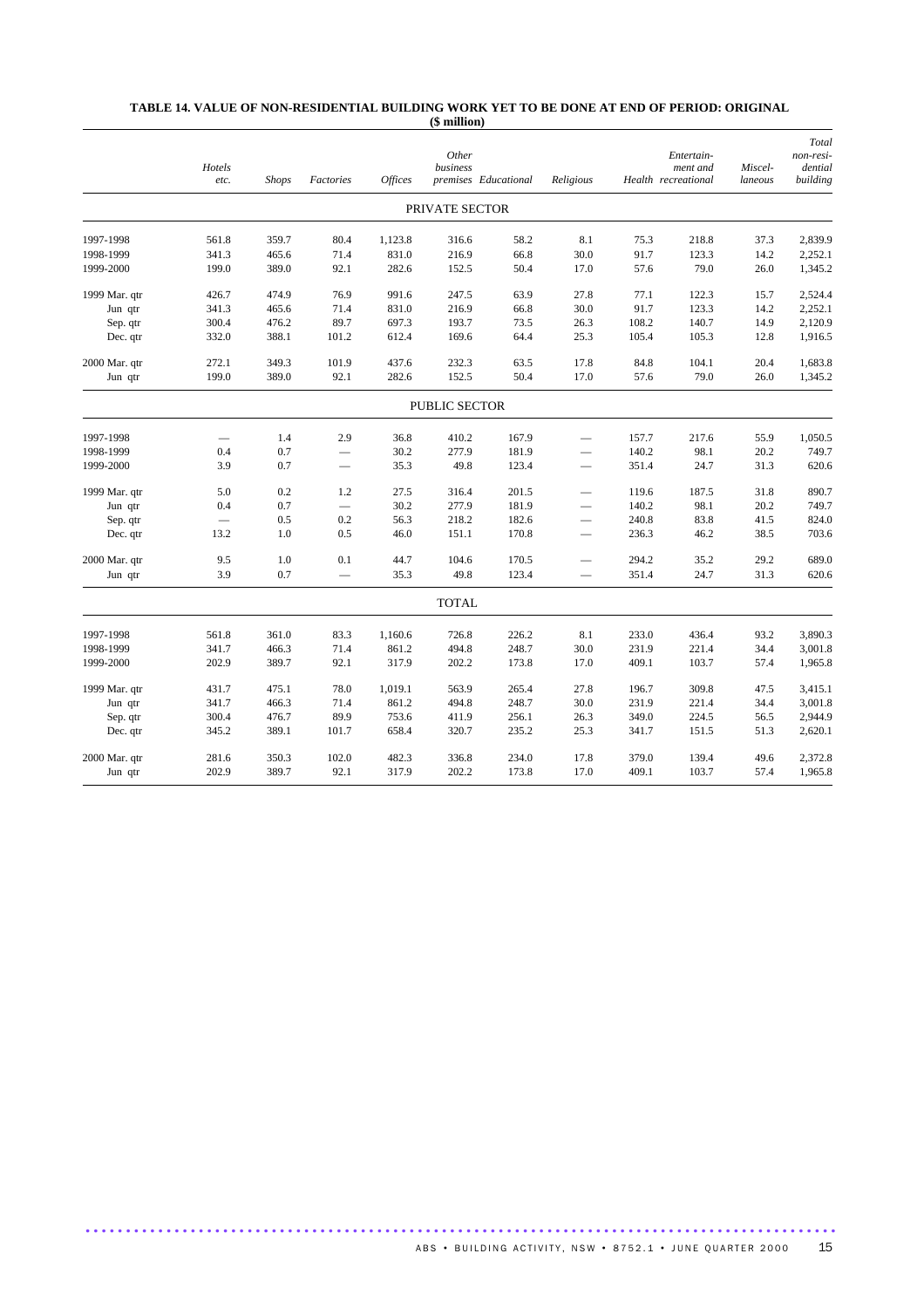#### **TABLE 15. BUILDING ACTIVITY RELATIVE STANDARD ERRORS, JUNE QUARTER 2000 (Percentage)**

|                                        |                  | New residential building         |                                         | Value |                                                                    |                   |
|----------------------------------------|------------------|----------------------------------|-----------------------------------------|-------|--------------------------------------------------------------------|-------------------|
| Ownership and stage<br>of construction | Houses<br>Number | Value                            | Total<br>Number of<br>dwelling<br>units | Value | <b>Alterations</b><br>and additions<br>to residential<br>buildings | Total<br>building |
|                                        |                  | TOTAL PRIVATE AND PUBLIC SECTORS |                                         |       |                                                                    |                   |
| Commenced                              | 3.1              | 3.6                              | 2.0                                     | 2.5   | 4.9                                                                | 1.5               |
| Under construction at end of period    | 2.4              | 2.5                              | 1.1                                     | 1.1   | 6.4                                                                | 0.7               |
| Completed                              | 3.7              | 3.9                              | 2.1                                     | 2.2   | 4.3                                                                | 1.1               |
| Value of work done                     | $\cdot$ .        | 2.7                              | $\cdot$ .                               | 1.7   | 3.6                                                                | 1.0               |
| Value of work yet to be done           | $\cdot$ .        | 2.9                              | $\cdot$ .                               | 1.4   | 5.4                                                                | 0.8               |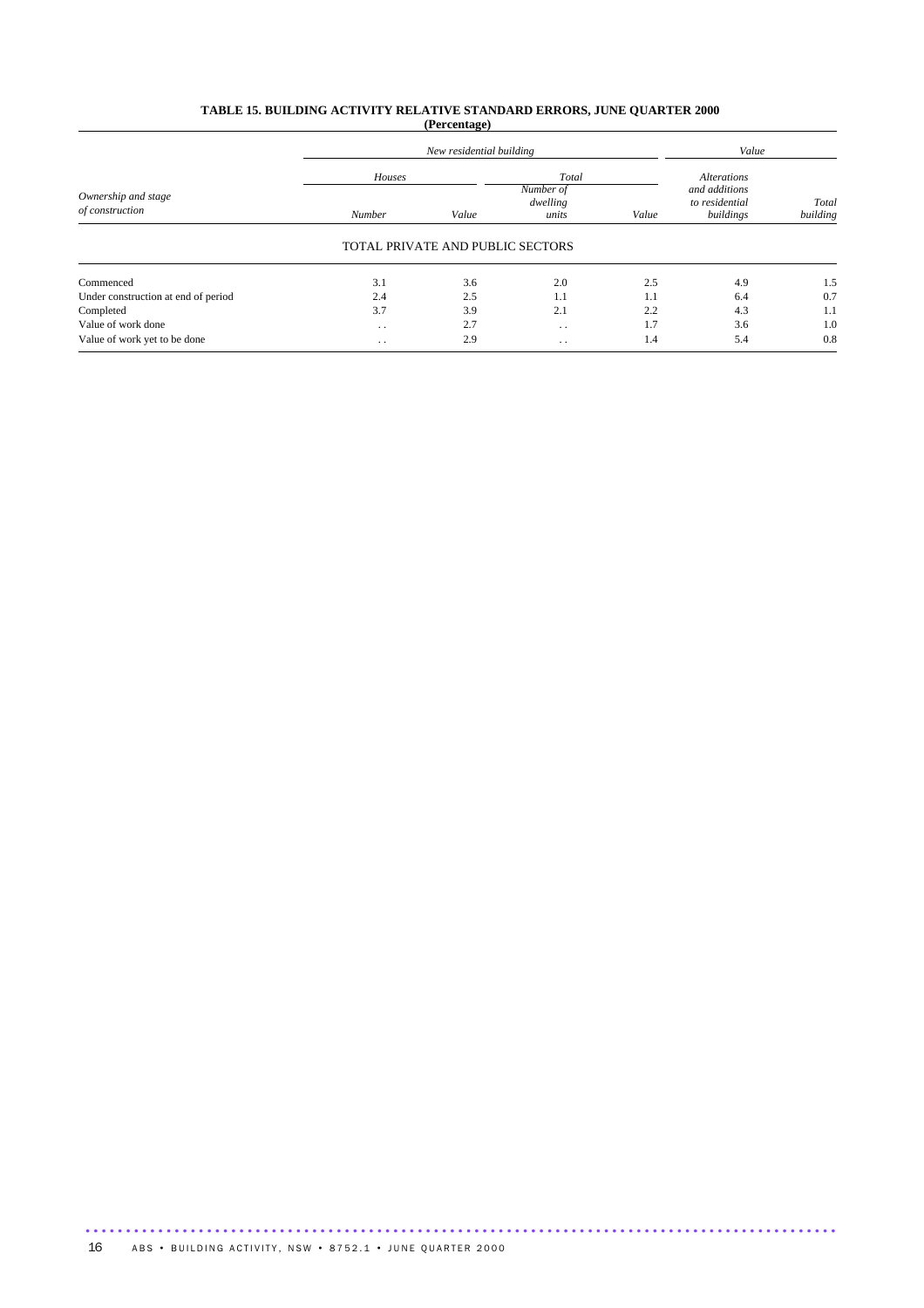# E X P L A N A T O R Y N O T E S ...........................................................

#### INTRODUCTION

**1** This publication contains detailed results from the quarterly Building Activity Survey. Each issue includes revisions to the previous quarter. Therefore data for the latest quarter should be considered to be preliminary only.

2 The statistics are compiled on the basis of returns collected from builders and other individuals and organisations engaged in building activity. The quarterly survey consists of two components:

- a sample survey of private sector house building activity involving new house construction or alterations and additions valued at \$10,000 or more to houses; and
- a complete enumeration of jobs involving construction of new residential buildings other than private sector houses, all alterations and additions to residential buildings (other than private sector houses) with an approval value of \$10,000 or more, and all non-residential building jobs with an approval value of \$50,000 or more.

3 From the September quarter 1990, only non-residential building jobs (both new and alterations and additions) with an approval value of \$50,000 (previously \$30,000) or more are included in the survey.

4 The use of sample survey techniques in the Building Activity Survey means that reliable estimates of private sector house building activity, including alterations and additions to houses, are generally only available at the State, Territory and Australia levels. The Northern Territory has been completely enumerated since the June quarter 1991 and small area data are available on request. Also, data for regions below State and Territory level are available from the building approvals series compiled by the ABS and based on information reported by local government and other reporting authorities.

#### SCOPE AND COVERAGE

5 The statistics relate to *building* activity which includes construction of new buildings and alterations and additions to existing buildings. Construction activity not defined as building (e.g. construction of roads, bridges, railways, earthworks, etc.) is excluded.

6 Building jobs included in each quarter in the Building Activity Survey comprise those jobs selected in previous quarters which have not been completed (or commenced) by the end of the previous quarter and those jobs newly selected in the current quarter. The population list from which jobs are selected for inclusion comprises all approved jobs which were notified to the ABS (refer paragraph 2) up to but not including the last month of the reference quarter (e.g. up to the end of August in respect of the September quarter survey). This introduces a lag to the statistics in respect of those jobs notified *and* commenced in the last month of the reference quarter (e.g. for the month of September in respect of the September quarter survey). For example, jobs which were notified as approved in the month of June and which actually commenced in that month are shown as commencements in the September quarter. Similarly, building jobs which were notified in the month of September and which actually commenced in that month are shown as commencements in the December quarter.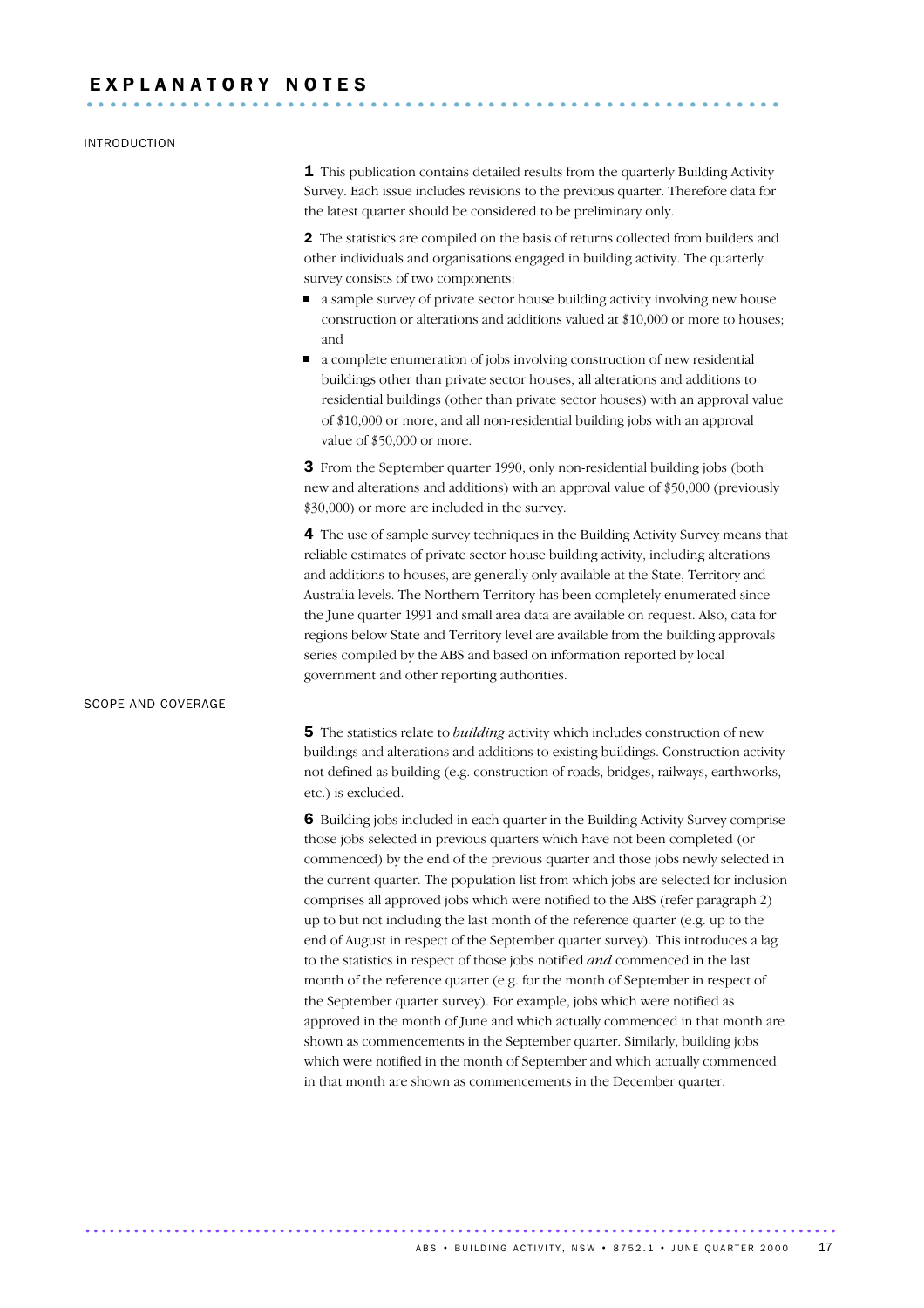#### DEFINITIONS

7 A *building* is defined as a rigid, fixed and permanent structure which has a roof. Its intended purpose is primarily to house people, plant, machinery, vehicles, goods or livestock. An integral feature of a building's design, to satisfy its intended use, is the provision for regular access by persons.

8 A *dwelling unit* is defined as a self-contained suite of rooms, including cooking and bathing facilities and intended for *long-term* residential use. Units (whether self-contained or not) within buildings offering institutional care, such as hospitals, or temporary accommodation such as motels, hostels and holiday apartments, are not defined as dwelling units. The value of units of this type is included in the appropriate category of non-residential building.

9 A *residential building* is defined as a building predominantly consisting of one or more dwelling units. Residential buildings can be either *houses* or *other residential buildings*.

- A *house* is defined as a detached building predominantly used for long-term residential purposes and consisting of only one dwelling unit. Thus, detached 'granny flats' and detached dwelling units (such as caretakers' residences) associated with non-residential buildings are defined as houses for the purpose of these statistics.
- An *other residential building* is defined as a building which is predominantly used for long-term residential purposes and which contains (or has attached to it) more than one dwelling unit (e.g. includes townhouses, duplexes, apartment buildings, etc.).

10 From the June quarter 1996 issue of this publication, the number of dwelling units created as part of alterations and additions to, or conversions of, existing residential or non-residential buildings, and as part of the construction of non-residential building is shown separately in tables 5, 7, and 9 under the heading of 'Conversions, etc.', and is included in the total number of dwelling units shown in these tables. Previously, such dwellings were only included as a footnote.

**11** In addition, the seasonally adjusted estimates for the total number of dwelling units commenced and completed, shown in table 4, include these conversions, etc. Previously, only dwelling units created as part of the construction of new residential buildings were included in these estimates.

**12** *Commenced*. A building job is regarded as commenced when the first physical building activity has been performed on site in the form of materials fixed in place and/or labour expended (this includes site preparation but excludes delivery of building materials, the drawing of plans and specifications and the construction of non-building infrastructures such as roads).

13 *Under construction*. A building job is regarded as being under construction at the end of a period if it has been commenced but has not been completed, and work on it has not been abandoned.

14 *Completed*. A building job is regarded as completed when building activity has progressed to the stage when the building can fulfil its intended function. In practice, the ABS regards buildings as completed when notified as such by respondents to the survey.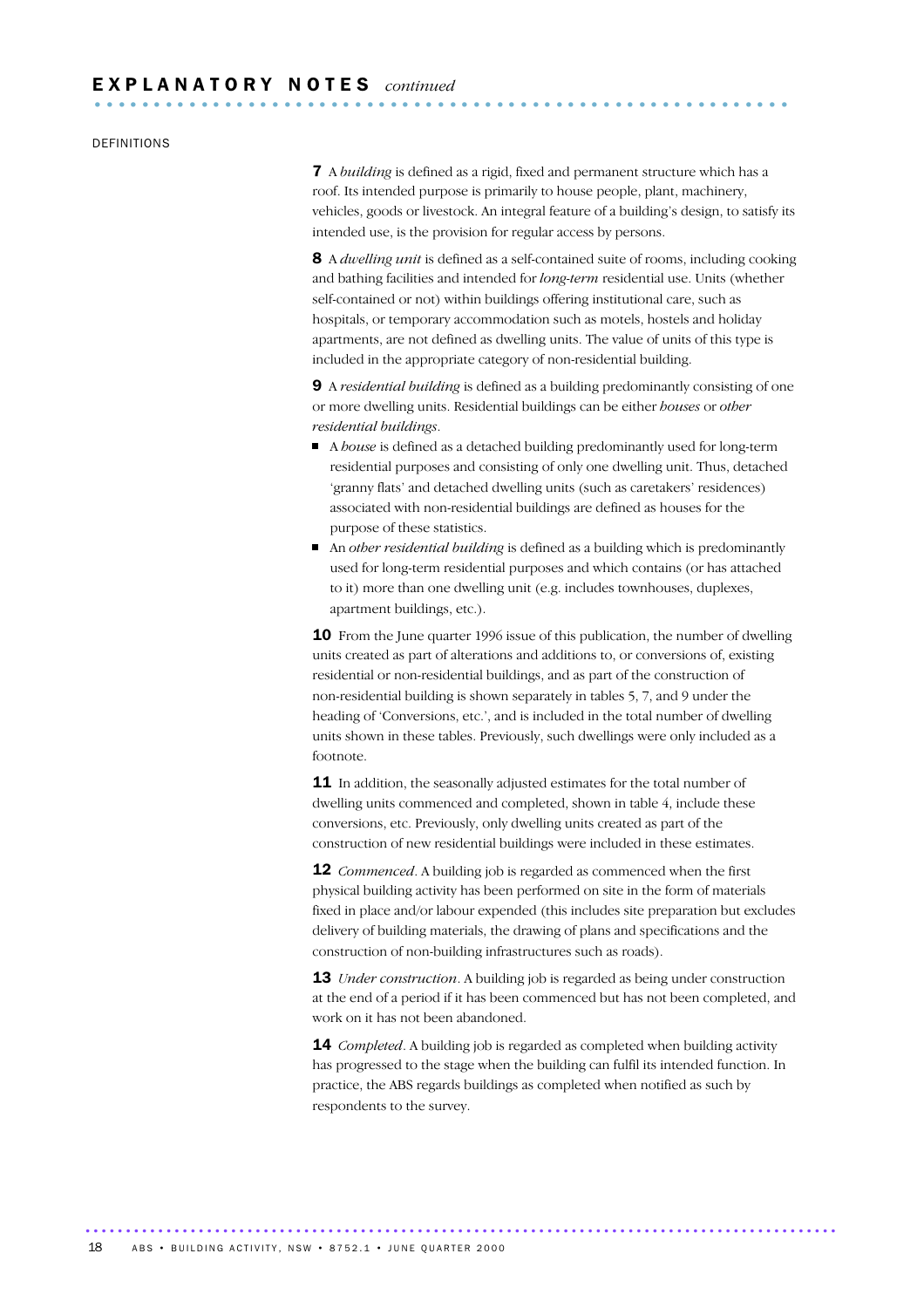### VALUATION OF BUILDING JOBS

**15** The value series in this publication are derived from estimates reported on survey returns as follows.

- *Value of building commenced or under construction* represents the anticipated completion value based, where practicable, on estimated market or contract price of building jobs excluding the value of land and landscaping. Site preparation costs are included. Where jobs proceed over several quarters, the anticipated completion value reported on the return for the first (commencement) quarter may be amended on returns for subsequent (under construction) quarters as the job nears completion.
- *Value of building completed* represents the actual completion value based, where practicable, on the market or contract price of jobs including site preparation costs but excluding the value of land and landscaping.
- *Value of building work done during the period* represents the estimated value of building work actually carried out during the quarter on jobs which have commenced.
- *Value of building work yet to be done* represents the difference between the anticipated completion value and the estimated value of work done up to the end of the period on jobs commenced but not completed.

# BUILDING CLASSIFICATION

16 *Ownership.* The ownership of a building is classified as either *public sector* or *private sector* according to the sector of the intended owner of the completed building as evident at the time of approval. Residential buildings being constructed by private sector builders under government housing authority schemes whereby the authority has contracted, or intends to contract, to purchase the buildings on or before completion, are classified as public sector.

17 *Functional classification of buildings.* A building is classified according to its intended major function. Hence, a building which is ancillary to other buildings or forms a part of a group of related buildings is classified to the function of the building and not to the function of the group as a whole. An example of this can be seen in the treatment of building work approved for a factory complex. In this case a detached administration building would be classified to Offices, a detached cafeteria building to Shops, while factory buildings would be classified to Factories. An exception to this rule is the treatment of group accommodation buildings where, for example, a student accommodation building on a university campus would be classified to Educational.

18 Examples of the types of buildings included under each main functional heading are shown in the following list.

- *Houses*. Includes cottages, bungalows, detached caretakers'/managers' cottages, rectories.
- *Other residential buildings.* Includes blocks of flats, home units, attached townhouses, villa units, terrace houses, semi-detached houses, maisonettes.
- *Hotels, etc.* Includes motels, hostels, boarding houses, guest houses, holiday apartment buildings.
- *Shops*. Includes retail shops, restaurants, cafes, taverns, dry cleaners, laundromats, hair salons, shopping arcades.
- *Factories*. Includes paper mills, oil refinery buildings, brickworks, foundries, powerhouses, manufacturing laboratories, workshops as part of a manufacturing process.
- *Offices*. Includes banks, post offices, council chambers, head and regional offices.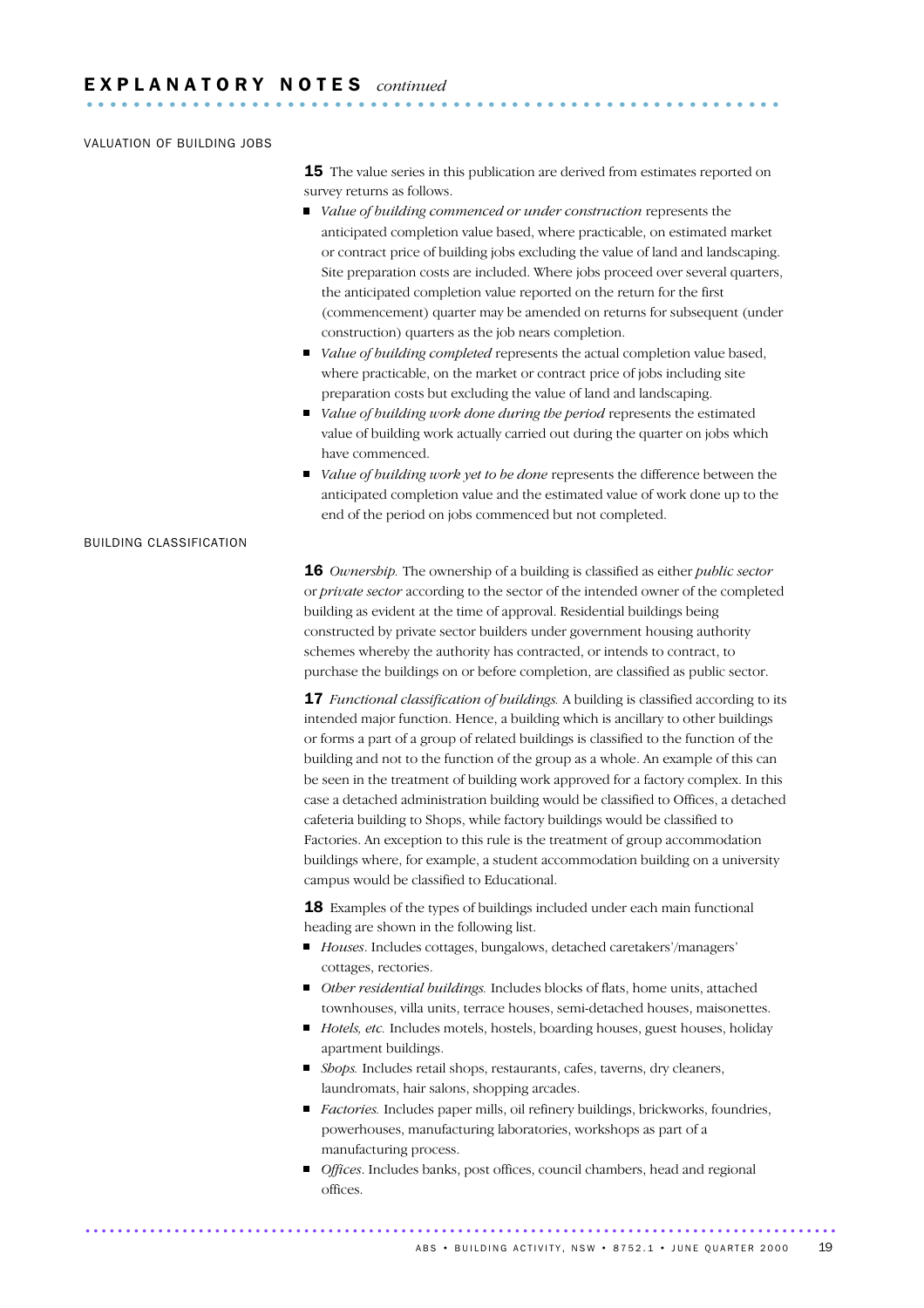#### BUILDING CLASSIFICATION *continued*

- *Other business premises*. Includes warehouses, storage depots, service stations, transport depots and terminals, car parks, electricity substation buildings, pumping station buildings, telephone exchanges, mail sorting centres, broadcasting stations, film studios.
- *Educational.* Includes schools, colleges, universities, kindergartens, libraries, museums, art galleries, research and teaching laboratories, theological colleges.
- *Religious*. Includes churches, chapels, temples.
- *Health*. Includes hospitals, nursing homes, surgeries, clinics, medical centres*.*
- *Entertainment and recreational*. Includes clubs, theatres, cinemas, public halls, gymnasiums, grandstands, squash courts, sports and recreation centres.
- *Miscellaneous*. Includes law courts, homes for the aged (where medical care is not provided as a normal service), orphanages, gaols, barracks, mine buildings, glasshouses, livestock sheds, shearing sheds, fruit and skin drying sheds, public toilets, and ambulance, fire and police stations.

#### RELIABILITY OF THE ESTIMATES

19 Since the figures for private sector house building activity (including alterations and additions to private sector houses) are derived from information obtained from a sample of approved building jobs, they are subject to sampling error; that is, they may differ from the figures that would have been obtained if information for all approved jobs for the relevant period had been included in the survey. One measure of the likely difference is given by the standard error (SE), which indicates the extent to which an estimate might have varied by chance because only a sample of approved jobs was included. There are about two chances in three that a sample estimate will differ by less than one SE from the figure that would have been obtained if all approved jobs had been included, and about nineteen chances in twenty that the difference will be less than two SEs. Another measure of sampling variability is the relative standard error (RSE), which is obtained by expressing the SE as a percentage of the estimate to which it refers. The RSEs of estimates provide an indication of the percentage errors likely to have occurred due to sampling, and are shown in table 15.

20 An example of the use of RSEs is as follows. Assume that the estimate of the number of new private sector houses commenced during the latest quarter is 2,000 (for actual estimate see table 5) and that the associated RSE is 2.5% (for actual percentage see table 15). There would then be about two chances in three that the number which would have been obtained if information had been collected about all approved private sector house jobs would have been within the range 1,950 to 2,050 (2.5% of 2,000 is 50) and about nineteen chances in twenty that the number would have been within the range 1,900 to 2,100.

**21** The imprecision due to sampling variability, which is measured by the RSE, should not be confused with inaccuracies that may occur because of inadequacies in the source of building approval information, imperfections in reporting by respondents, and errors made in the coding and processing of data. Inaccuracies of this kind are referred to as non-sampling error, and may occur in any enumeration whether it be a full count or only a sample. Every effort is made to reduce the non-sampling error to a minimum by the careful design of questionnaires, efforts to obtain responses for all selected jobs, and efficient operating procedures.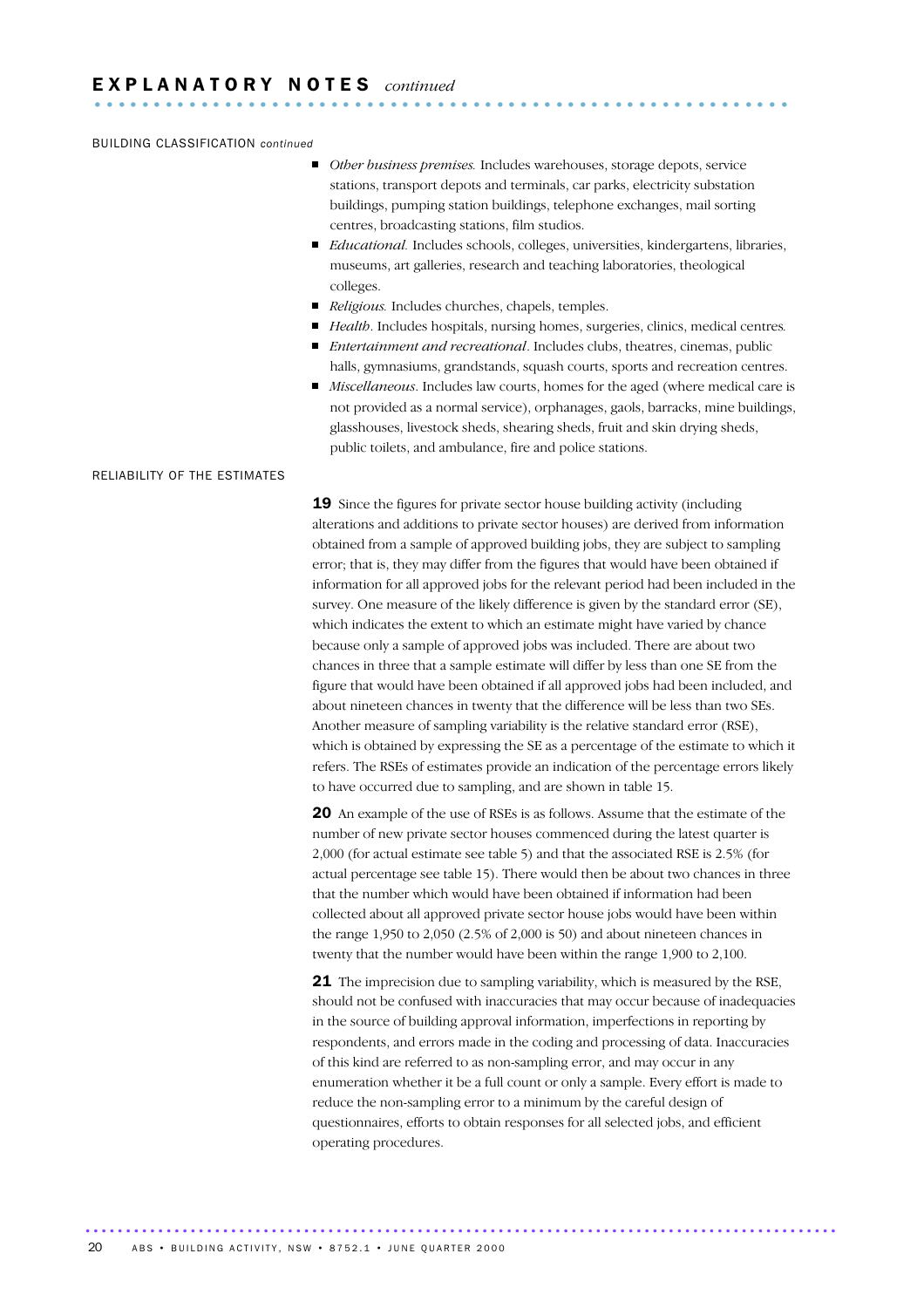### SEASONAL ADJUSTMENT

22 Seasonally adjusted building statistics are shown in tables 2 to 4. In the seasonally adjusted series, account has been taken of normal seasonal factors and the effect of movement in the date of Easter which may, in successive years, affect figures for different quarters. Further information about seasonal adjustment can be obtained from the Assistant Director of Time Series Analysis on Canberra 02 6252 6076.

23 Since seasonally adjusted statistics reflect both irregular and trend movements, an upward or downward movement in a seasonally adjusted series does not necessarily indicate a change of trend. Particular care should therefore be taken in interpreting individual quarter-to-quarter movements. Each of the component series shown has been seasonally adjusted independently. As a consequence, while the unadjusted components in the original series shown add to the totals, the adjusted components may not add to the adjusted totals. Further, the difference between independently seasonally adjusted series does not necessarily produce series which are optimal or even adequate adjustments of the similarly derived original series. Thus the figures which can be derived by subtracting seasonally adjusted private sector dwelling units from the seasonally adjusted total should not be used to represent seasonally adjusted public sector dwelling units.

24 As happens with all seasonally adjusted series, the seasonal factors are reviewed annually to take account of each additional year's data. For the Building Activity Survey, the results of the latest review are shown in the December quarter issue each year.

## CHAIN VOLUME MEASURES

25 Chain volume estimates of the value of commencements and work done are shown in tables 1 and 2. While current price estimates of the value of commencements and work done reflect both price and volume changes, chain volume estimates measure changes in value after the direct effects of price changes have been eliminated and therefore only reflect volume changes. The deflators used to revalue the current price estimates in this publication are derived from the same price data underlying the deflators compiled for the dwellings and new other building components of the national accounts aggregate 'Gross fixed capital formation'.

26 The chain volume measures of commencements and work done appearing in this publication are annually reweighted chain Laspeyres indexes referenced to current price values in a chosen reference year (currently 1998–99). The reference year will be updated annually in the June quarter publication. Each year's data in the value of commencements and work done series are based on the prices of the previous year, except for the quarters of the latest incomplete year which are based upon the current reference year (i.e. 1998–99). Comparability with previous years is achieved by linking (or chaining) the series together to form a continuous time series. Further information on the nature and concepts of chain volume measures is contained in the ABS *Information Paper: Introduction of Chain Volume Measures in the Australian National Accounts* (Cat. no. 5248.0).

27 The factors used to seasonally adjust the chain volume measures are identical to those used to adjust the corresponding current price series.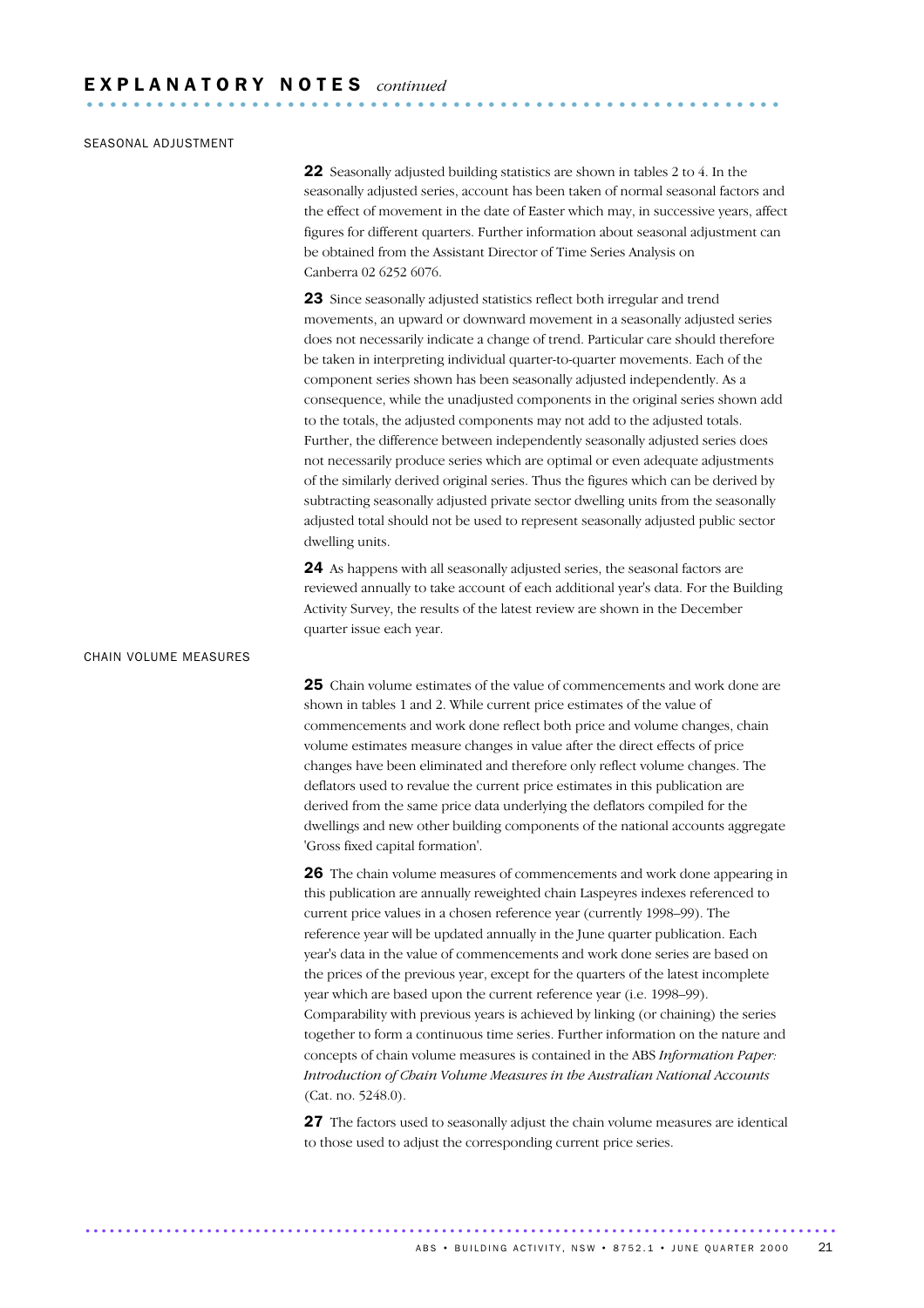# E X P L A N A T O R Y N O T E S *continued* ...........................................................

| ACKNOWLEDGMENT           |                                                                                                                                                                                                                                                                                                                                                                                                                                                                                                                                                                                                                                                                                                                                                                                                                                                                                                                                                                                                                                                                                                                                  |
|--------------------------|----------------------------------------------------------------------------------------------------------------------------------------------------------------------------------------------------------------------------------------------------------------------------------------------------------------------------------------------------------------------------------------------------------------------------------------------------------------------------------------------------------------------------------------------------------------------------------------------------------------------------------------------------------------------------------------------------------------------------------------------------------------------------------------------------------------------------------------------------------------------------------------------------------------------------------------------------------------------------------------------------------------------------------------------------------------------------------------------------------------------------------|
|                          | 28 ABS publications draw extensively on information provided freely by<br>individuals, businesses, governments and other organisations. Their continued<br>cooperation is very much appreciated: without it, the wide range of statistics<br>published by the ABS would not be available. Information received by the ABS is<br>treated in strict confidence as required by the Census and Statistics Act 1905.                                                                                                                                                                                                                                                                                                                                                                                                                                                                                                                                                                                                                                                                                                                  |
| UNPUBLISHED DATA         |                                                                                                                                                                                                                                                                                                                                                                                                                                                                                                                                                                                                                                                                                                                                                                                                                                                                                                                                                                                                                                                                                                                                  |
|                          | 29 The ABS can also make available certain building approvals and activity data<br>which are not published. Where it is not practicable to provide the required<br>information by telephone, it can be provided via fax, photocopy, computer<br>printout, floppy disk and email. A charge may be made for providing unpublished<br>information in these forms.                                                                                                                                                                                                                                                                                                                                                                                                                                                                                                                                                                                                                                                                                                                                                                   |
| RELATED PUBLICATIONS     |                                                                                                                                                                                                                                                                                                                                                                                                                                                                                                                                                                                                                                                                                                                                                                                                                                                                                                                                                                                                                                                                                                                                  |
|                          | 30 Users may also wish to refer to the following publications which are available<br>on request:<br>Building Activity, Australia (Cat. no. 8752.0)-issued quarterly<br>Building Activity, Australia: Building Work Done, Preliminary<br>(Cat. no. 8755.0)-issued quarterly<br>Building Activity, Australia: Dwelling Unit Commencements, Preliminary<br>(Cat. no. 8750.0)-issued quarterly<br>Building Approvals, Australia (Cat. no. 8731.0)-issued monthly<br>Building Approvals, New South Wales and Australian Capital Territory<br>(Cat. no. 8731.1-issued quarterly from March 2000<br>Engineering Construction Activity, Australia (Cat. no. 8762.0)-issued<br>quarterly<br>Housing Finance for Owner Occupation, Australia (Cat. no. 5609.0)-issued<br>monthly<br>31 Current publications produced by the ABS are listed in the Catalogue of<br>Publications and Products (Cat. no. 1101.0). The ABS also issues, on Tuesdays<br>and Fridays, a Release Advice (Cat. no. 1105.0) which lists publications to be<br>released in the next few days. The Catalogue and Release Advice are available<br>from any ABS office. |
| SYMBOLS AND OTHER USAGES |                                                                                                                                                                                                                                                                                                                                                                                                                                                                                                                                                                                                                                                                                                                                                                                                                                                                                                                                                                                                                                                                                                                                  |
|                          | Australian Bureau of Statistics<br><b>ABS</b><br><b>RSE</b><br>relative standard error<br><b>SE</b><br>standard error<br>not applicable<br>. .<br>nil or rounded to zero<br>Where figures have been rounded, discrepancies may occur between sums of the<br>component items and totals.                                                                                                                                                                                                                                                                                                                                                                                                                                                                                                                                                                                                                                                                                                                                                                                                                                          |